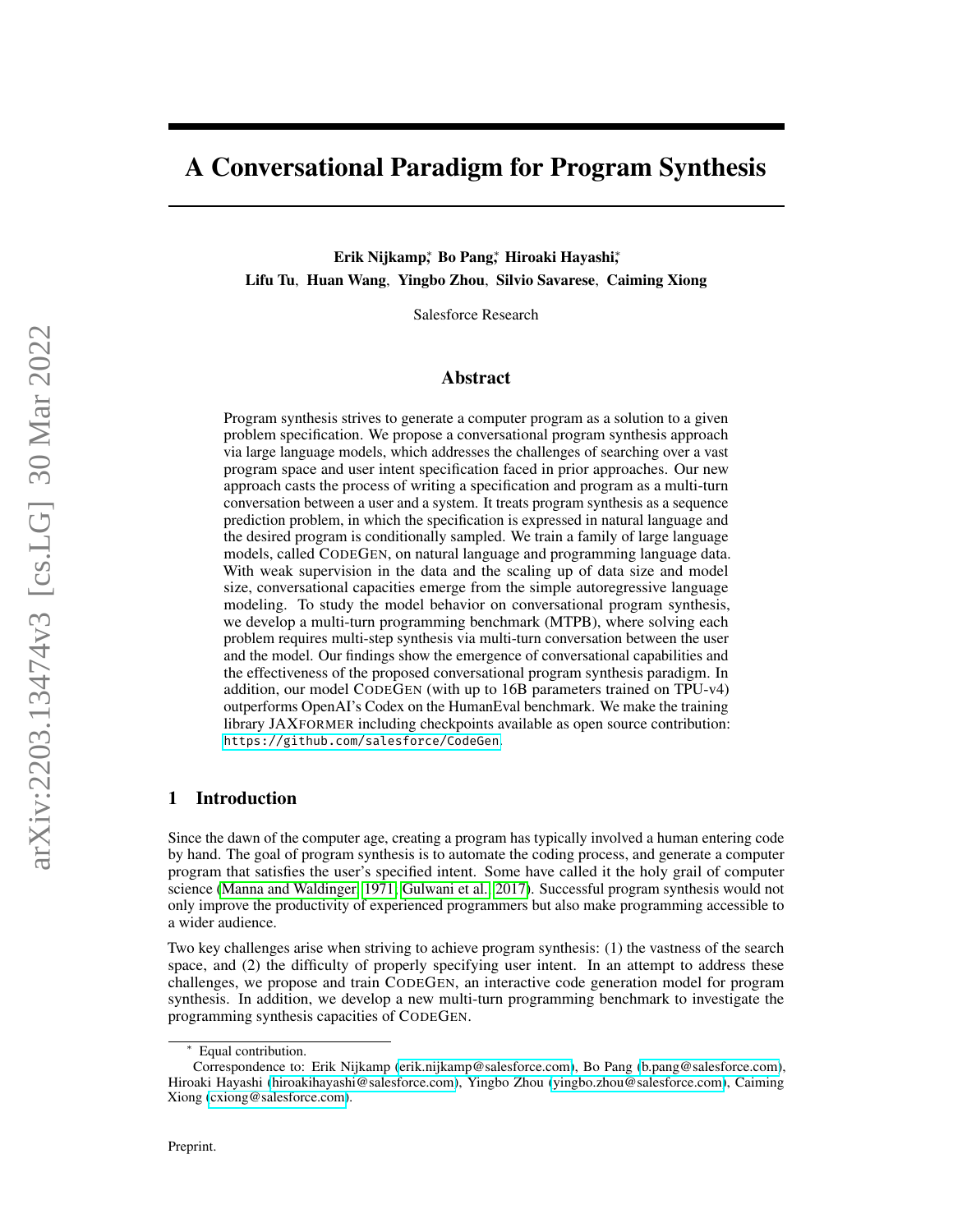#### 1.1 Navigating through Program Search Space with Large Language Models

To maintain an expressive search space, one needs a large search space, which poses challenges in efficient search. Previous work [\(Joshi et al., 2002;](#page-14-2) [Panchekha et al., 2015;](#page-15-0) [Cheung et al., 2013\)](#page-13-0) leverages domain-specific language to restrict the search space; however, this limits the applicability of the synthesized programs.

We choose to use general-purpose programming languages (*e.g.*, Python) such that synthesized programs from our method are widely applicable. To navigate through the enormous program space induced by the general-purpose programming languages, we treat program synthesis as a sequence prediction problem and leverage transformers [\(Vaswani et al., 2017\)](#page-15-1) with large-scale self-supervised pre-training. A transformer captures the dependency among sequence elements through attention mechanism [\(Bahdanau et al., 2014\)](#page-13-1) and is highly scalable, allowing it to learn from large datasets. This approach has been successfully applied to natural language processing [\(Devlin et al., 2018;](#page-13-2) [Liu](#page-14-3) [et al., 2019;](#page-14-3) [Lewis et al., 2019;](#page-14-4) [Raffel et al., 2019;](#page-15-2) [Brown et al., 2020\)](#page-13-3), computer vision [\(Dosovitskiy](#page-14-5) [et al., 2020\)](#page-14-5), audio and speech processing [\(Oord et al., 2018;](#page-15-3) [Baevski et al., 2020\)](#page-13-4), and bioinformatics [\(Rives et al., 2021;](#page-15-4) [Jumper et al., 2021\)](#page-14-6). A few prior works, such as CuBERT [\(Kanade et al., 2020\)](#page-14-7), CodeBERT [\(Feng et al., 2020\)](#page-14-8), PyMT5 [\(Clement et al., 2020\)](#page-13-5), and CodeT5 [\(Wang et al., 2021\)](#page-15-5), have applied transformers towards code understanding but these mostly focus on code retrieval, classification, and program repair. We hypothesize that a transformer learned from a large amount of unlabeled program data would capture statistical dependency among program elements well and allow for efficient search given user intent specifications.

In our experiments, we find that, with a large transformer-based language model learned on large-scale datasets and an optimized training scheme, common sampling methods used in NLP such as greedy decoding and top-p sampling [\(Holtzman et al., 2019\)](#page-14-9) are effective and efficient search approaches. These models produce valid programs that pass expert-written test cases.

## <span id="page-1-1"></span>1.2 User Intent Specifications via Multi-Turn Conversation

User intent for program synthesis can be a logical specification (which specifies a logical relation between inputs and outputs of a program), input-output examples, or a request specified in natural language. On the one hand, a complete formal or informal specification requires too much effort from users, which might be comparable to the task of writing programs *per se* and thus deviate from the purpose of program synthesis. On the other hand, specifications merely based on input-output examples might under-specify the problem, leading to undesirable solutions.

We choose to use natural language, in which programmers carry out most thoughts, leveraging the language understanding capacity of large language models [\(Brown et al., 2020\)](#page-13-3). We propose an interactive program synthesis approach, where a user interacts with the synthesis system<sup>[2](#page-1-0)</sup> by progressively providing specifications in natural language while receiving responses from the system in the form of synthesized subprograms, such that the user together with the system interactively complete the program in a multi-turn conversation.

Two considerations motivate us to introduce this approach. First, factorizing a single potentially long and complicated specification into multiple steps would ease the understanding by a model and hence lead to a more successful program synthesis system. In the multi-turn approach, a model can focus on the specification associated with one subprogram and avoid arduously tracking the complicated dependency among subprograms. In our experiments, we indeed observe that (1) the model's understanding, with the perplexity of the language model as a proxy (see Section [3.3](#page-7-0) for details), of the specification is improved when it is specified in multiple steps instead of one step, and (2) the multi-turn approach results in more successful synthesized programs.

The second motivation for the proposed approach is that the interleaving pattern of natural language comments and subprograms written in a programming language appears in regular code data. The comments written by programmers are often there to explain the functionality of the code following the comments. Given language modeling as the training objective (that is, predicting the next token conditioning on the history), the data pattern provides a supervision signal for the model to develop

<span id="page-1-0"></span><sup>2</sup> In general, we use system and model interchangeably in this paper. To be more precise, a *system* typically consists of multiple components, while in this work we use a single *model* to emulate the system relying on the high capacity of large language models.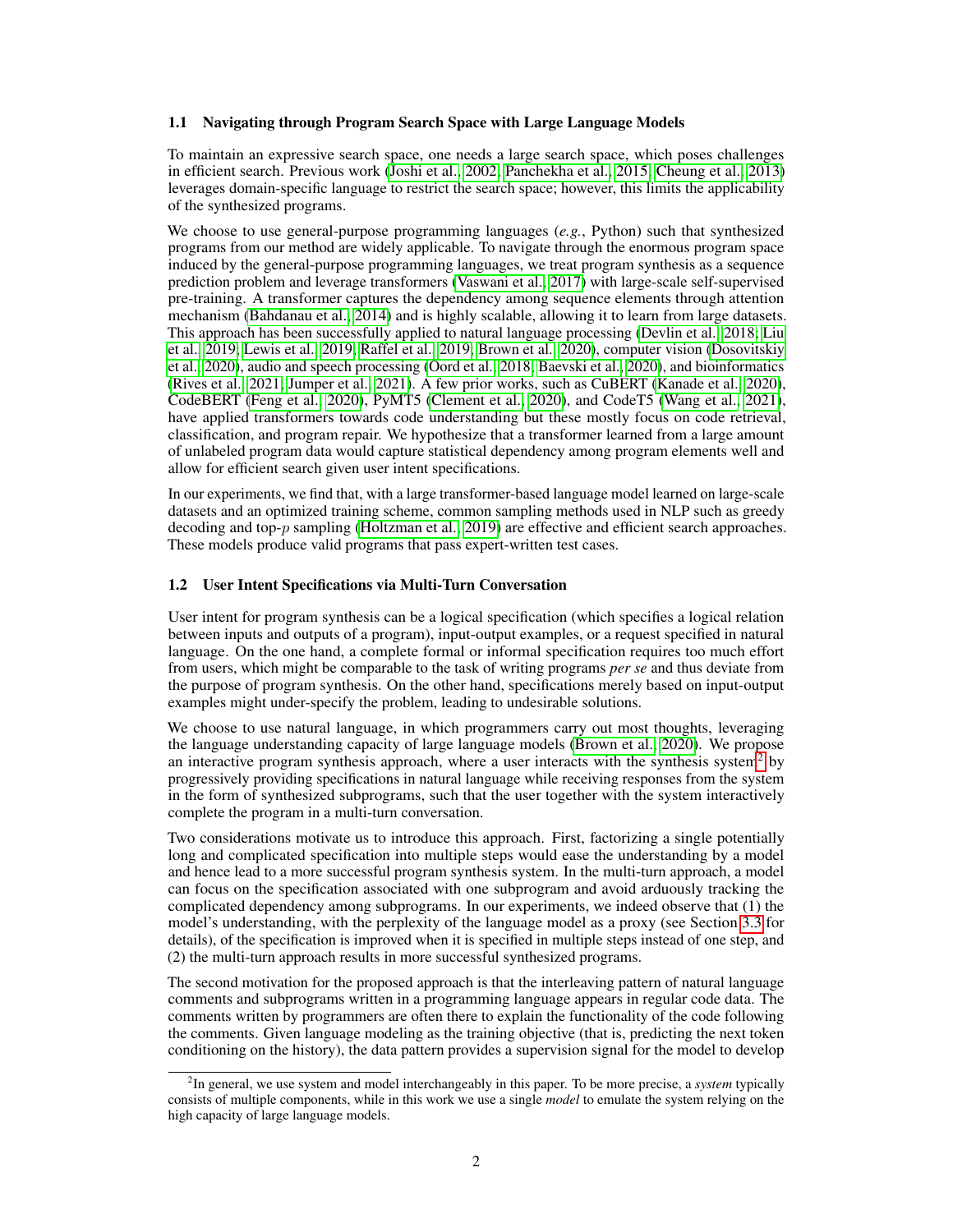conversational capacity and, in particular, predicting code given natural language descriptions. The supervision is nevertheless noisy or weak. Such interleaved description-code blocks only appear in a portion of the data, some comments do not provide a complete or correct description of the code, and some comments might come after the corresponding code instead of before it. However, the scaling of the data size and model size might overcome the noisiness and incompleteness of the supervision, and hence the conversational capacity might be able to emerge with the weak supervision given a large amount of data and a large model. With the multi-turn programming benchmark developed in our current work, we confirm this hypothesis by showing that a simple autoregressive language model can synthesize programs through a multi-turn conversation with a user. A similar approach has also been studied in the area of task-oriented dialogues [\(Budzianowski and Vulic, 2019;](#page-13-6) [Hosseini-Asl](#page-14-10) ´ [et al., 2020\)](#page-14-10).

As mentioned, to measure the models' capacity on conversational program synthesis, we developed a multi-turn programming benchmark. To solve a problem in the benchmark, a model needs to synthesize a program in multiple steps via a multi-turn conversation with a user who specifies the intent in each turn in natural language. Performance on the benchmark is measured by pass rate on expert-written test cases. To the best of our knowledge, this is the first multi-turn program synthesis benchmark, which allows quantitative analysis of conversational program synthesis. With the emergence of conversational capacity in large language models that benefits problem solving [\(Austin](#page-13-7) [et al., 2021\)](#page-13-7), we believe this benchmark will foster future research in conversational program synthesis.

## 1.3 Our Contributions

Several recent and concurrent efforts also explore the adoption of large language models for program synthesis. [Chen et al.](#page-13-8) [\(2021\)](#page-13-8) continue to train GPT-3 [\(Brown et al., 2020\)](#page-13-3) on code data, resulting in Codex, and analyze its Python code-writing capacities. [Austin et al.](#page-13-7) [\(2021\)](#page-13-7) train large causal language models on text and code data for code generation. [Li et al.](#page-14-11) [\(2022\)](#page-14-11) recruit an encoder-decoder model, trained on generic code data from GitHub and fine-tuned on competitive programming data to solve competitive programming problems.

Our work shares the basic idea of adopting language models for program synthesis and studies program synthesis capacity with a single-turn user intent specification, as in the aforementioned works. In addition, we contribute with respect to the following three aspects:

- We study the conversational capacity emerging from the simple autoregressive language modeling under scaling laws and leverage it to introduce a conversational program synthesis approach.
- We investigate its properties with a newly-developed multi-turn programming benchmark.
- We open source a custom library JAXFORMER, which includes our training code as well as model checkpoints.

It appears that no large-language-model-based program synthesis models that are competitive with Codex have been open sourced so far, which hinders progress in this area, given that the expensive compute resources required to train these large models are only accessible to a limited number of industrial research institutions. We believe that open sourcing the code and models would allow a wide range of researchers to study the properties of these models and apply them to solve practical problems, which would greatly facilitate research progress in program synthesis.

# 2 Model Training

To evaluate the emergence of conversational programming capabilities under scaling laws, we adopt standard transformer-based autoregressive language models, varying (1) the number of model parameters (350M, 2.7B, 6.1B, 16.1B) and (2) the amount of tokens of programming languages in the training corpora. For scaling the models, a custom library JAXFORMER for training large language models on TPU-v4 hardware was developed and will be released as open source, including the trained model weights.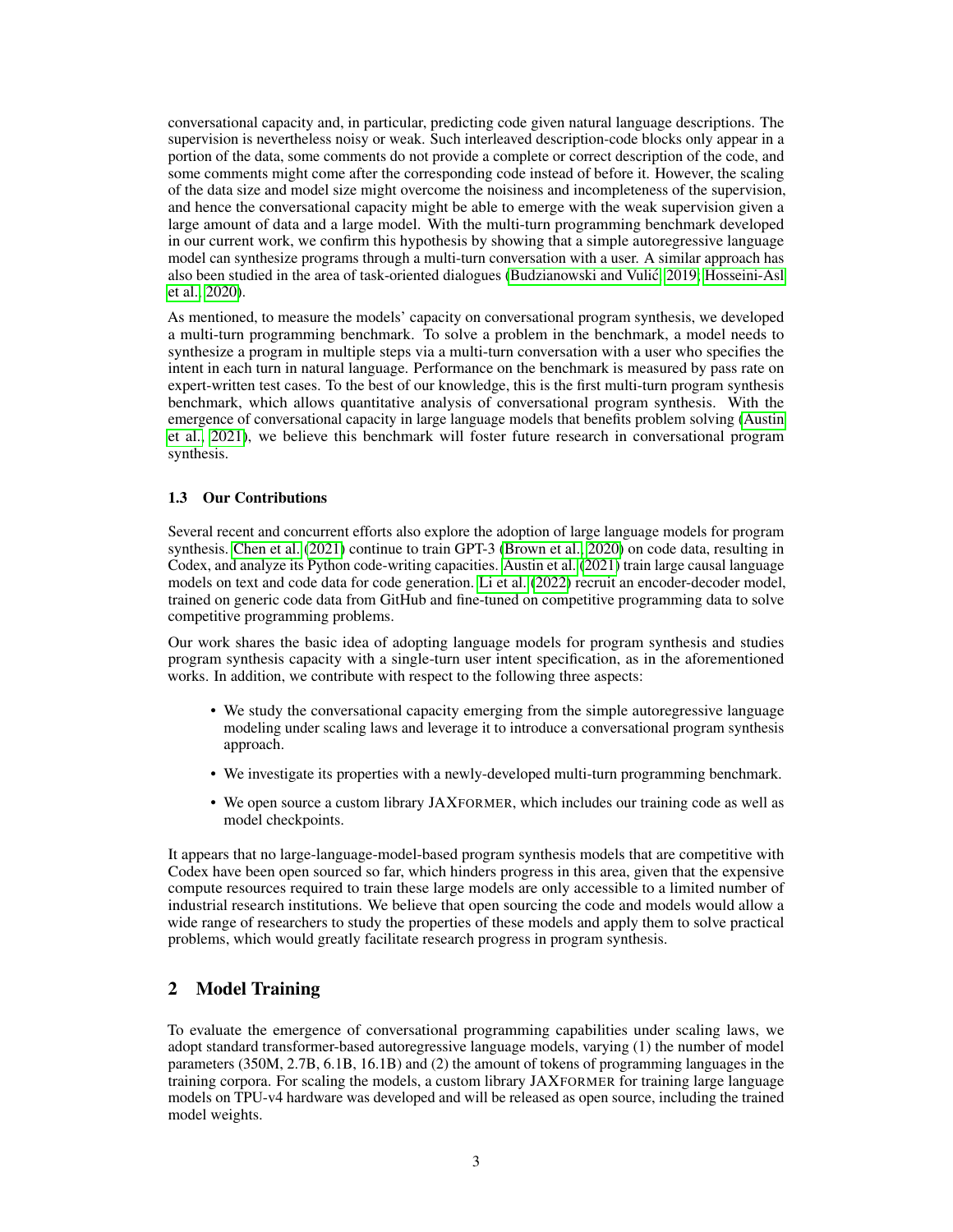<span id="page-3-2"></span>

| Dataset          | Language         | Raw Size    | Final Size  | <b>Final Tokens</b> |
|------------------|------------------|-------------|-------------|---------------------|
| <b>THEPILE</b>   | Natural Language | 825.18 GiB  | 1159.04 GiB | 354.7B              |
|                  | Code             | 95.16 GiB   | 95.16 GiB   | 31.6B               |
| <b>BIGOUERY</b>  | C                | 1772.1 GiB  | $48.9$ GiB  | 19.7B               |
|                  | $C++$            | $205.5$ GiB | $69.9$ GiB  | 25.5B               |
|                  | Go               | 256.4 GiB   | $21.4$ GiB  | 9.6B                |
|                  | Java             | 335.1 GiB   | $120.3$ GiB | 35.4B               |
|                  | JavaScript       | 1282.3 GiB  | 24.7 GiB    | 9.7B                |
|                  | Python           | 196.8 GiB   | 55.9 GiB    | 19.3B               |
| <b>BIGPYTHON</b> | Python           | 5558.1 GiB  | $217.3$ GiB | 71.7B               |

Table 1: Approximate statistics for training corpora along the pre-processing steps.

## <span id="page-3-3"></span>2.1 Datasets

The family of CODEGEN models is trained sequentially on three datasets: THEPILE, BIGQUERY, and BIGPYTHON.

The natural language dataset THEPILE is an 825.18 GiB English text corpus collected by [Gao et al.](#page-14-12) [\(2020\)](#page-14-12) for language modeling. The dataset is constructed from 22 diverse high-quality subsets, one of which is programming language data collected from GitHub repositories with >100 stars that constitute 7.6% of the dataset.<sup>[3](#page-3-0)</sup> Since the majority of THEPILE is English text, we call the models trained on this dataset as natural language CODEGEN models (CODEGEN-NL).

The multi-lingual dataset BIGQUERY is a subset of Google's publicly available BigQuery<sup>[4](#page-3-1)</sup> dataset, which consists of code in multiple programming languages such as C, Python, Ruby. For the multilingual training, the following 6 programming languages are chosen: C, C++, Go, Java, JavaScript, and Python. Thus, we refer to models trained on the BIGQUERY as multi-lingual CODEGEN models (CODEGEN-MULTI).

The mono-lingual dataset BIGPYTHON contains a large amount of data in the programming language, Python. We have compiled public, non-personal information from GitHub consisting of permissively licensed Python code in October 2021. Consequently, we refer to models trained on BIGPYTHON as mono-lingual CODEGEN models (CODEGEN-MONO).

For each dataset, the pre-processing shares the following steps: (1) filtering, (2) deduplication, (3) tokenization, (4) shuffling, and (5) concatenation. For details on THEPILE, we refer to [Gao et al.](#page-14-12) [\(2020\)](#page-14-12). For BIGQUERY and BIGPYTHON, in (1) files are filtered by file extension, and files with average lines length of  $\lt 100$  characters, a maximum line length of 1,000, and  $>90\%$  of the characters being decimal or hexadecimal digits are removed. For (2), exact duplicates based on their SHA-256 hash are removed, which amounts to a substantial portion of the raw data due to forks and copies of repositories. For (3), the BPE vocabulary of GPT-2 is extended by special tokens representing repeating tokens of tabs and white-spaces. In the multi-lingual setting of BIGQUERY, a prefix is prepended to indicate the name of the programming language. For (4), each year of data is randomly shuffled. For (5), sequences are concatenated to fill the context length of 2, 048 tokens with a special token as a separator. Table [1](#page-3-2) summarizes the statistics of the training corpora.

CODEGEN-NL models are randomly initialized and trained on THEPILE. CODEGEN-MULTI models are initialized from CODEGEN-NL and then trained on the BIGQUERY. CODEGEN-MONO models are initialized from CODEGEN-MULTI and then trained on BIGPYTHON.

#### 2.2 Models

Our models are autoregressive transformers with the regular next-token prediction language modeling as the learning objective. The family of CODEGEN models is trained in various sizes with 350M, 2.7B, 6.1B, and 16.1B parameters. The first three configurations allow for direct comparison with

<span id="page-3-1"></span><span id="page-3-0"></span><sup>&</sup>lt;sup>3</sup>Other sources such as Stack Exchange also include some portion of programming language data.

<sup>4</sup> [https://cloud.google.com/blog/topics/public-datasets/github-on-bigquery-analyze-all-th](https://cloud.google.com/blog/topics/public-datasets/github-on-bigquery-analyze-all-the-open-source-code) [e-open-source-code](https://cloud.google.com/blog/topics/public-datasets/github-on-bigquery-analyze-all-the-open-source-code)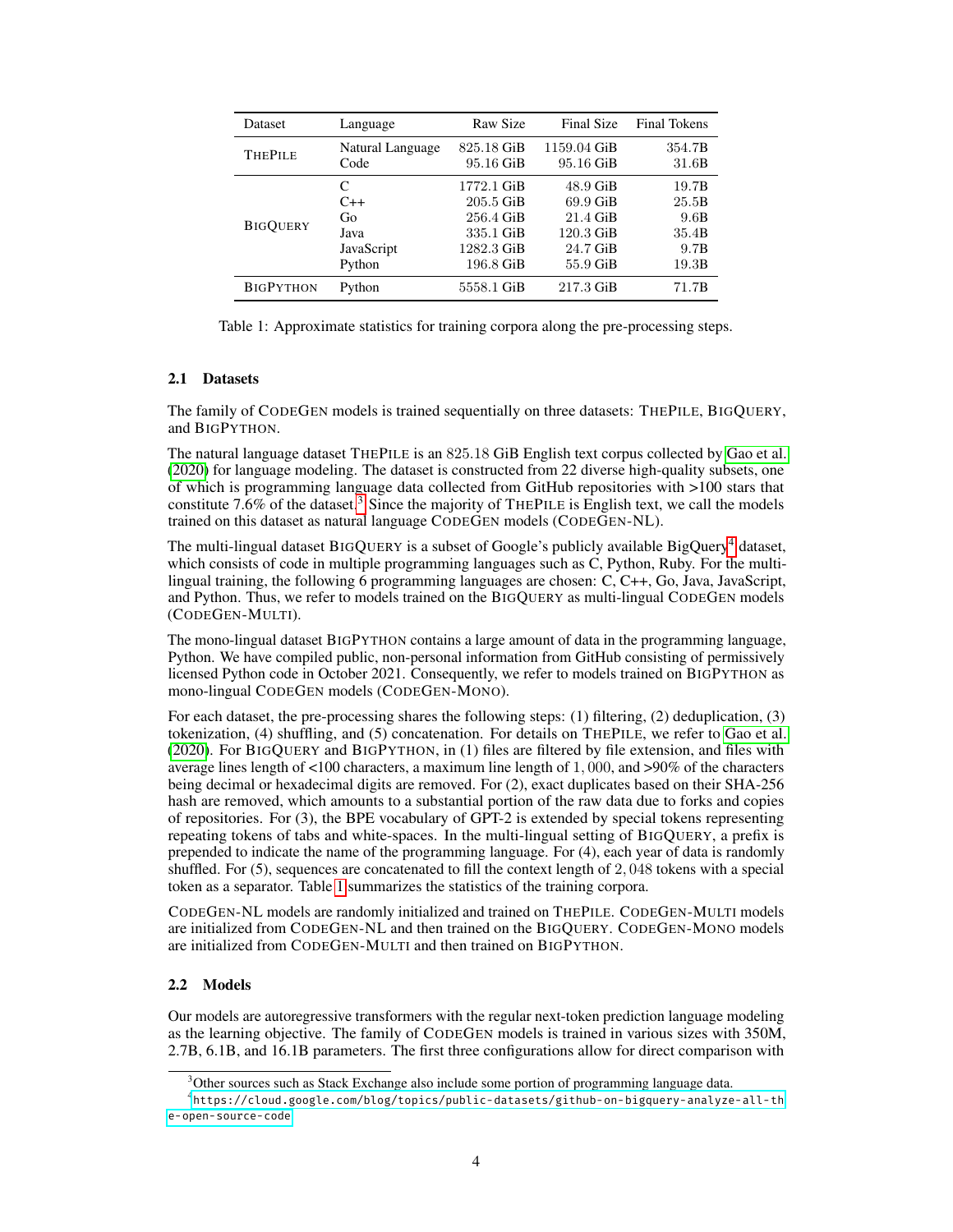<span id="page-4-0"></span>

| Model          | Dataset          | Hyper-parameter       | 350M       | 2.7B       | 6.1B       | 16.1B      |
|----------------|------------------|-----------------------|------------|------------|------------|------------|
|                |                  | Number of layers      | 20         | 32         | 33         | 34         |
|                |                  | Number of heads       | 16         | 32         | 16         | 24         |
| <b>CODEGEN</b> |                  | Dimensions per head   | 64         | 80         | 256        | 256        |
|                |                  | Context length        | 2,048      | 2,048      | 2,048      | 2,048      |
|                |                  | Batch size            | 500k       | 1M         | 2M         | 2M         |
|                |                  | Weight decay          | 0.1        | 0.1        | 0.1        | 0.1        |
|                |                  | Learning rate         | $3.0e - 4$ | $1.6e-4$   | $1.2e - 4$ | $0.9e - 4$ |
| CODEGEN-NL     | <b>THEPILE</b>   | Warm-up steps         | 3k         | 3k         | 3k         | 3k         |
|                |                  | Warm-up / Total steps | 350k       | 350k       | 350k       | 350k       |
|                |                  | Learning rate         | $1.8e - 4$ | $0.8e - 4$ | $0.4e - 4$ | $0.5e - 4$ |
| CODEGEN-MULTI  | <b>BIGOUERY</b>  | Warm-up steps         | 3k         | 3k         | 3k         | 3k         |
|                |                  | Total steps           | 150k       | 150k       | 150k       | 150k       |
|                |                  | Learning rate         | $1.8e - 4$ | $0.8e - 4$ | $0.4e - 4$ | $0.5e - 4$ |
| CODEGEN-MONO   | <b>BIGPYTHON</b> | Warm-up steps         | 3k         | 3k         | 3k         | 3k         |
|                |                  | Total steps           | 150k       | 150k       | 150k       | 150k       |

Table 2: Hyper-parameters for model specification and optimization for the family of CODEGEN models.

open-sourced large language models trained on text corpus, GPT-NEO (350M, 2.7B) [\(Black et al.,](#page-13-9) [2021\)](#page-13-9) and GPT-J (6B) [\(Wang and Komatsuzaki, 2021\)](#page-15-6). See Table [2](#page-4-0) for model specifications.

The architecture follows a standard transformer decoder with left-to-right causal masking. For the positional encoding, we adopt rotary position embedding [\(Su et al., 2021\)](#page-15-7). For the forward pass, we execute the self-attention and feed-forward circuits in parallel for improved communication overhead following [Wang and Komatsuzaki](#page-15-6) [\(2021\)](#page-15-6), that is,  $x_{t+1} = x_t + \text{mlp}(\ln(x_t + \text{attn}(\ln(x_t))))$  is altered to  $x_{t+1} = x_t + \text{attn}(\ln(x_t)) + \text{mlp}(\ln(x_t))$  for which the computation of self-attention, attn(), and feed-forward,  $mlp()$ , with layer-norm,  $ln()$ , is simultaneous. The architecture and hyper-parameter choices were optimized specifically for the hardware layout of TPU-v4.

#### 2.3 Training

The scaling of large language models requires data and model parallelism. Google's TPU-v4 hardware with a high-speed toroidal mesh interconnect naturally allows for efficient parallelism. To efficiently utilize the hardware, the training of the models is implemented in JAX [\(Bradbury et al., 2018\)](#page-13-10). For parallel evaluation in JAX the  $pjit()^5$  $pjit()^5$  operator is adopted. The operator enables a paradigm named single-program, multiple-data (SPMD) code, which refers to a parallelism technique where the same computation is run on different input data in parallel on different devices.<sup>[6](#page-4-2)</sup> Specifically,  $pjit()$  is the API exposed for the XLA SPMD partitioner in JAX, which allows a given function to be evaluated in parallel with equivalent semantics over a logical mesh of compute.

Our library JAXFORMER recruits a designated coordinator node to orchestrate the cluster of TPU- $V$ Ms<sup>[7](#page-4-3)</sup> with a custom TCP/IP protocol. For data parallelism, the coordinator partitions a batch and distributes the partitions to the individual TPU-VMs. For model parallelism, two schemes for the sharding of model parameters are supported<sup>[8](#page-4-4)</sup>: (1) Intra-TPU-VM, where parameters are sharded across MXU cores<sup>[9](#page-4-5)</sup> inside a physical TPU-v4 board and replicated across boards following [Shoeybi](#page-15-8) [et al.](#page-15-8) [\(2019\)](#page-15-8); [Wang and Komatsuzaki](#page-15-6) [\(2021\)](#page-15-6); (2) Inter-TPU-VM, where parameters are sharded across TPU-v4 boards and activations are replicated following [Rajbhandari et al.](#page-15-9) [\(2020\)](#page-15-9).

Both sharding schemes are implemented based on our specific  $pjit()$  a logical mesh specification  $(r, p, c)$  with r replicas of the parameters, p partitions of the parameters, and c logical cores per board over  $n_b$  TPU boards with each  $n_c$  logical cores such that  $d \times p = n_b$  and  $r \times p \times c = n_b \times n_c$ .

<span id="page-4-1"></span><sup>&</sup>lt;sup>5</sup>[https://jax.readthedocs.io/en/latest/\\_modules/jax/experimental/pjit.html](https://jax.readthedocs.io/en/latest/_modules/jax/experimental/pjit.html)

<span id="page-4-2"></span> $^6$ <https://jax.readthedocs.io/en/latest/jax-101/06-parallelism.html>

<span id="page-4-3"></span> $^{7}$ <https://cloud.google.com/blog/products/compute/introducing-cloud-tpu-vms>

<span id="page-4-4"></span><sup>8</sup>Based on discussions and work by Ben Wang.

<span id="page-4-5"></span><sup>9</sup> Specifically, 4 TPU-v4 chips (*i.e.*, 8 physical which amount 4 logical or virtual MXU cores).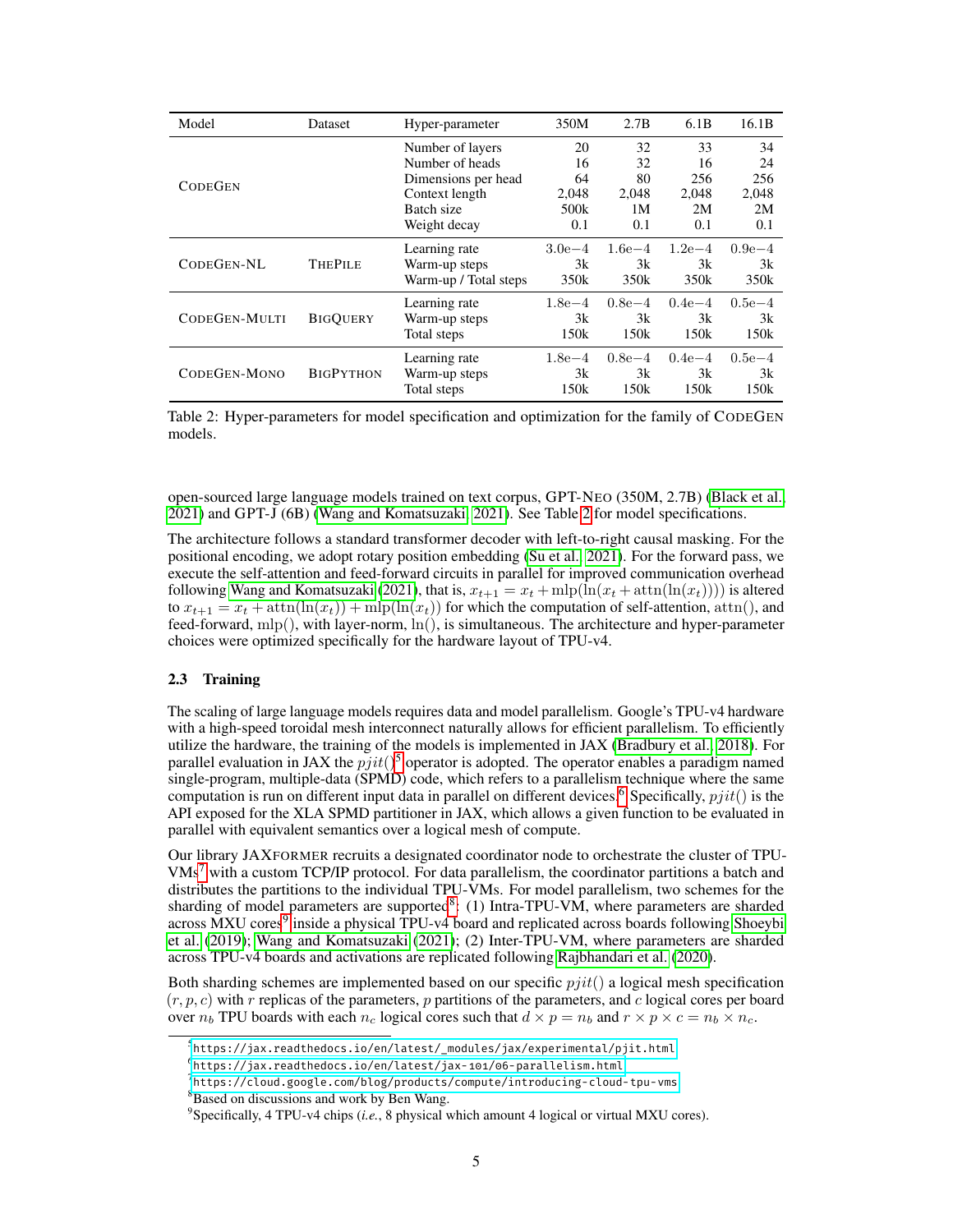The intra-TPU-VM scheme is adopted for models of size of less or equal to 6B parameters, the total amount of model and optimizer parameters fit into the combined HBM memory of a single TPU-v4 board. For instance, a TPU-v4-512 slice with  $n_b = 64$  and  $n_c = 4$  would be configured as  $(r, p, c) = (64, 1, 4)$ . That is, the parameters are being replicated across  $r = 64$  boards with  $p = 1$  total inter-board partitions and intra-board parallelism across  $c = 4$  logical chips. In this configuration, the mean gradient is accumulated across boards via  $with\_sharding\_constraint(),$ effectively emulating the behavior of the  $xmap()^{10}$  $xmap()^{10}$  $xmap()^{10}$  operator.

The inter-TPU-VM scheme is adopted for models exceeding the size of 6B parameters for which the model and optimizer parameters have to be sharded across TPU-v4 boards. For instance, a TPU-v4-512 slice with  $n_b = 64$  and  $n_c = 4$  would be configured as  $(r, p, c) = (1, 64, 4)$ . For larger slices such as TPU-v4-1024 with  $n_b = 128$ , one may introduce redundancy in the parameter sharding,  $e.g., (r, p, c) = (2, 64, 4)$ . In this configuration, the activations are replicated across boards via with\_sharding\_constraint(). Moreover,  $(r, p, c)$  allows for backwards compatibility for the logical hardware layout transition from TPU-v3 with  $c = 8$  to TPU-v4 with  $c = 4$  by adjusting p without the need for re-sharding.

For the optimization, Table [2](#page-4-0) summarizes the hyper-parameters. We adopt the Adam [\(Kingma and Ba,](#page-14-13) [2014\)](#page-14-13) optimizer with  $(\beta_1, \beta_2, \epsilon) = (0.9, 0.999, 1e-08)$  and global gradient norm clipping [\(Pascanu](#page-15-10) [et al., 2013\)](#page-15-10) of 1.0. The learning rate function over time follows GPT-3 [\(Brown et al., 2020\)](#page-13-3) with warm-up steps and cosine annealing.

# 3 Single-Turn Evaluation

While early work adopts n-gram match based metrics [\(Yin and Neubig, 2017;](#page-15-11) [Miceli Barone and](#page-15-12) [Sennrich, 2017;](#page-15-12) [Iyer et al., 2018\)](#page-14-14), recent art uses functional correctness to evaluate models for program synthesis, because  $n$ -gram match based metrics cannot account for functionally equivalent programs [\(Hendrycks et al., 2021;](#page-14-15) [Austin et al., 2021\)](#page-13-7). We evaluate synthesized programs based on their functional correctness both on a single-turn evaluation benchmark and a multi-turn evaluation benchmark. Both benchmarks are hand-written to avoid data leakage from the training data. Our models are evaluated on the single-turn evaluation benchmark in this section and the multi-turn benchmark in the next section.

HumanEval, introduced by [Chen et al.](#page-13-8) [\(2021\)](#page-13-8), is a benchmark to measure a model's program synthesis capacity in Python. It contains 164 hand-written programming problems. Each problem provides a prompt with descriptions of the function to be generated, argument names, function names, and example test cases in the form of assertions. The model needs to complete a function given the prompt such that it can pass all provided test cases. Since a user intent is specified in a single prompt and provided to the model once, we regard the evaluation on HumanEval as a single-turn evaluation, to distinguish it from the multi-turn evaluation where a user intent is factorized into multiple steps. Following [Chen et al.](#page-13-8) [\(2021\)](#page-13-8), we use nucleus sampling [\(Holtzman et al., 2019\)](#page-14-9) with top- $p$  where  $p = 0.95$  to generate program samples. We test a range of sampling temperatures, that is, t in  $\frac{\exp(x/t)}{\sum_{k} \exp(x_k)}$  $\frac{\exp(x/t)}{k^{\exp(x_k/t)}}$ , and in particular,  $t \in \{0.2, 0.6, 0.8\}$ . The sampling is stopped when one of the following tokens: '\nclass', '\ndef', '\n#', '\nif', or '\nprint', is encountered. We compute  $pass@k$  with 200 samples for each problem, based on the unbiased estimator proposed by [Chen et al.](#page-13-8) [\(2021\)](#page-13-8) (see Appendix [A](#page-16-0) for details).

#### <span id="page-5-1"></span>3.1 HumanEval Performance Scales as a Function of Model Size and Data Size

We compare our models to the Codex models [\(Chen et al., 2021\)](#page-13-8), which demonstrate the state-ofthe-art performance on the HumanEval. Moreover, our models are compared to open-sourced large language models, GPT-NEO [\(Black et al., 2021\)](#page-13-9) and GPT-J [\(Wang and Komatsuzaki, 2021\)](#page-15-6). These are trained on THEPILE [\(Gao et al., 2020\)](#page-14-12), and thus similar to our CODEGEN-NL models, in terms of training data and model size. All models are evaluated with temperature  $t \in \{0.2, 0.6, 0.8\}$ , and we compute pass@k where  $k \in \{1, 10, 100\}$  for each model. For direct comparison to the results by [Chen et al.](#page-13-8) [\(2021\)](#page-13-8), we choose the temperature that yields the best-performing pass  $@k$  for each k. The results of our models and baselines are summarized in Table [3.](#page-6-0) Our CODEGEN-NL models (350M, 2.7B, 6.1B) outperform or perform on par with the respective GPT-NEO and GPT-J models.

<span id="page-5-0"></span> $^{10}$ [https://jax.readthedocs.io/en/latest/\\_autosummary/jax.experimental.maps.xmap.html](https://jax.readthedocs.io/en/latest/_autosummary/jax.experimental.maps.xmap.html)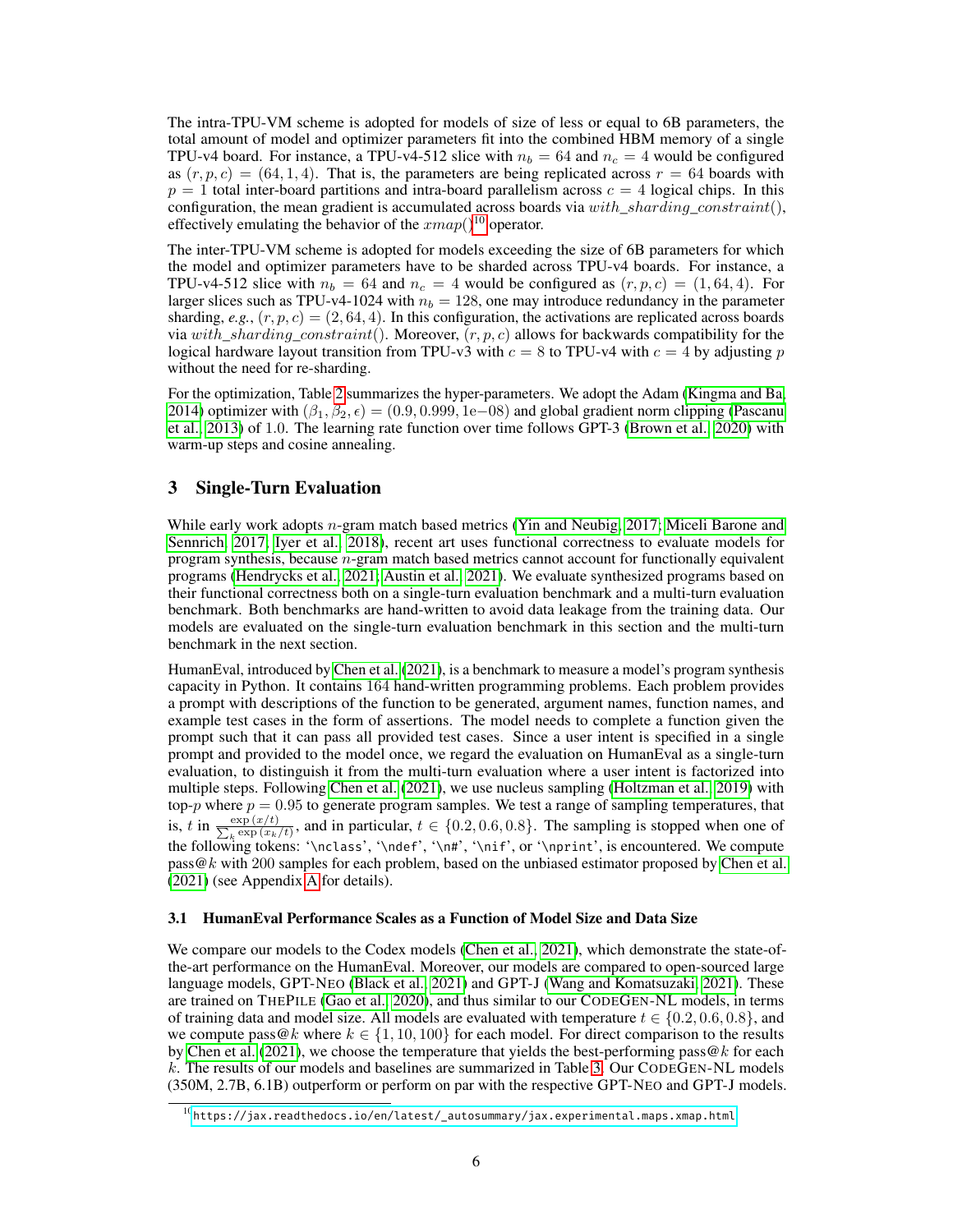<span id="page-6-0"></span>

| Model                | $pass@k$ [%] |        |           |  |
|----------------------|--------------|--------|-----------|--|
|                      | $k=1$        | $k=10$ | $k = 100$ |  |
| GPT-NEO 350M         | 0.85         | 2.55   | 5.95      |  |
| GPT-NEO 2.7B         | 6.41         | 11.27  | 21.37     |  |
| GPT-J <sub>6</sub> B | 11.62        | 15.74  | 27.74     |  |
| CODEX 300M           | 13.17        | 20.37  | 36.27     |  |
| $C$ ODEX $2.5B$      | 21.36        | 35.42  | 59.50     |  |
| CODEX 12B            | 28.81        | 46.81  | 72.31     |  |
| CODEGEN-NL 350M      | 2.12         | 4.10   | 7.38      |  |
| CODEGEN-NL 2.7B      | 6.70         | 14.15  | 22.84     |  |
| CODEGEN-NL 6.1B      | 10.43        | 18.36  | 29.85     |  |
| CODEGEN-MULTI 350M   | 6.67         | 10.61  | 16.84     |  |
| CODEGEN-MULTI 2.7B   | 14.51        | 24.67  | 38.56     |  |
| CODEGEN-MULTI 6.1B   | 18.16        | 28.71  | 44.85     |  |
| CODEGEN-MONO 350M    | 12.76        | 23.11  | 35.19     |  |
| CODEGEN-MONO 2.7B    | 23.70        | 36.64  | 57.01     |  |
| CODEGEN-MONO 6.1B    | 26.13        | 42.29  | 65.82     |  |
| CODEGEN-MONO 16.1B   | 29.28        | 49.86  | 75.00     |  |

Table 3: Evaluation results on the HumanEval benchmark. Each pass  $@k$  (where  $k \in \{1, 10, 100\}$ ) for each model is computed with three sampling temperatures ( $t \in \{0.2, 0.6, 0.8\}$ ) and the highest one among the three are displayed, which follows the evaluation procedure in [\(Chen et al., 2021\)](#page-13-8). For each problem,  $n = 200$  samples are generated with a given temperature. See Section [3.1](#page-5-1) for detailed descriptions. The training for CODEGEN-MONO 16.1B is still ongoing with performance continuously improving.

Further training CODEGEN-NL on multilingual programming language data (BIGQUERY) leads to CODEGEN-MULTI. The multilingual CODEGEN models outperform the models trained on THEPILE (GPT-NEO, GPT-J, CODEGEN-NL) by a large margin. We then finetune CODEGEN-MULTI on a Python-only dataset (BIGPYTHON), resulting in CODEGEN-MONO. The program synthesis capacity is further improved substantially. Therefore, the Python program synthesis capacity enhances as the amount of Python training data increases. For almost all models, as expected, increasing the size of the model improves overall performance.

Our Python-monolingual CODEGEN models have competitive or improved performance, compared to the current state-of-the-art models, Codex. CODEGEN-MONO 2.7B underperforms CODEX 2.5B when  $k = 100$  but outperforms it when  $k \in \{1, 10\}$ . While it is only half the size of CODEX 12B, our CODEGEN-MONO 6.1B demonstrates pass@k scores approaching those of the best-performing Codex, CODEX 12B. Our CODEGEN-MONO 16.1B (whose training is ongoing) starts outperforming it.

### <span id="page-6-1"></span>3.2 Temperature Selection Based on the Number of Chances Permitted

To demonstrate the effect of the sampling temperature on program synthesis, we display the pass rates under all the three temperatures in Figure [1.](#page-7-1) In each panel of the figure, for each sampling temperature  $t \in \{0.2, 0.6, 0.8\}$ , we plot pass@k as a function of  $k \in \{1, 10, 100\}$ . Across all 9 CODEGEN models, we observe a general pattern, that is, the best performing temperature increases as k increases. Given the number of samples permitted (by the compute and time limit and/or the application scenario), we may set the sampling temperature accordingly to optimize the synthesis system performance. When a model is only allowed for one sample or a few samples (*e.g.*, pass all test cases with one sample), candidates which are more likely to pass may be sampled by exploiting the learned model distribution, through a low temperature, to generate the model's high confidence samples. When a model is allowed for more chances  $(e.g., pass@10, pass@100)$ , tilting the learned model distribution with a higher sampling temperature permits it to explore diverse samples and thus more likely to synthesize a correct program.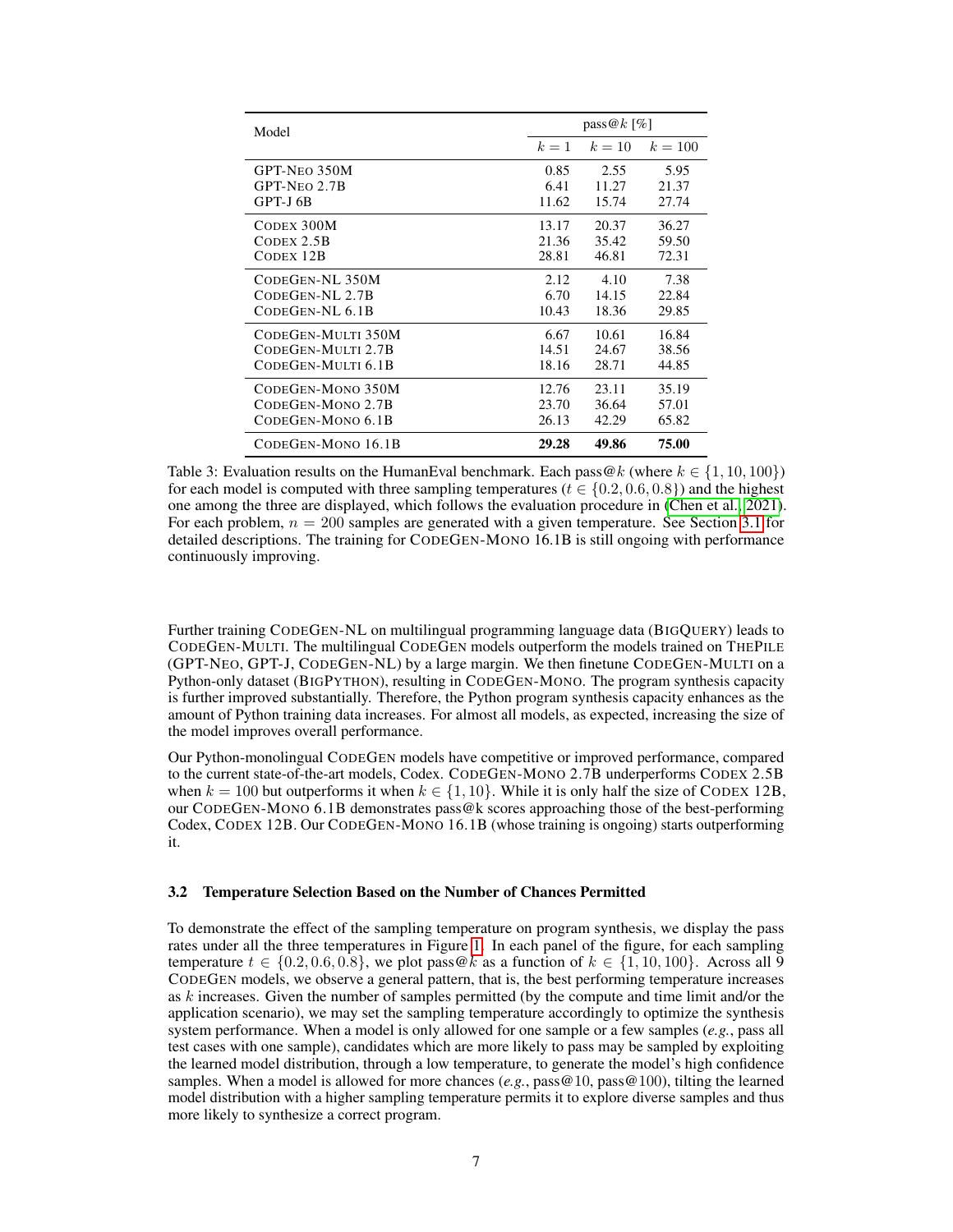<span id="page-7-1"></span>

Figure 1: Temperature effect for pass  $@k$  where  $k \in \{1, 10, 100\}$  on the HumanEval benchmark. See Section [3.2](#page-6-1) for details.

## <span id="page-7-0"></span>3.3 Better User Intent Understanding Yields Better Synthesized Programs

<span id="page-7-4"></span>The success of a program synthesis system highly depends on how it understands user intent. When the system is based on a language model, the perplexity of problem prompts provides a proxy of the system's understanding<sup>[11](#page-7-2)</sup> of user intent specifications. A low perplexity of an intent specification under a model indicates that this intent specification is compatible with the knowledge learned by the model from the training data. We investigate whether better prompt understanding, with lower prompt perplexity as a proxy, leads to better synthesized programs.

| Model             | Pass | Non-Pass |
|-------------------|------|----------|
| CODEGEN-MONO 2.7B | 3.66 | 4.37     |
| CODEGEN-MONO 6.1B | 3.35 | 3.88     |

Table 4: Prompt perplexity of pass problems and non-pass problems.

We partition all problems into pass versus non-pass problems. A pass problem is one that at least one sample from 200 samples<sup>[12](#page-7-3)</sup> passes all test cases, while a non-pass problem is one that none of the 200 samples pass all test cases. We compute the average perplexity of the problem prompts of

<span id="page-7-2"></span>Understanding here does not indicate that the model understands the underlying mechanism. It is more close to the sense of familiarity in the psychology research.

<span id="page-7-3"></span><sup>&</sup>lt;sup>12</sup>We generate 200 samples for each problem to compute pass  $@k$  following [Chen et al.](#page-13-8) [\(2021\)](#page-13-8).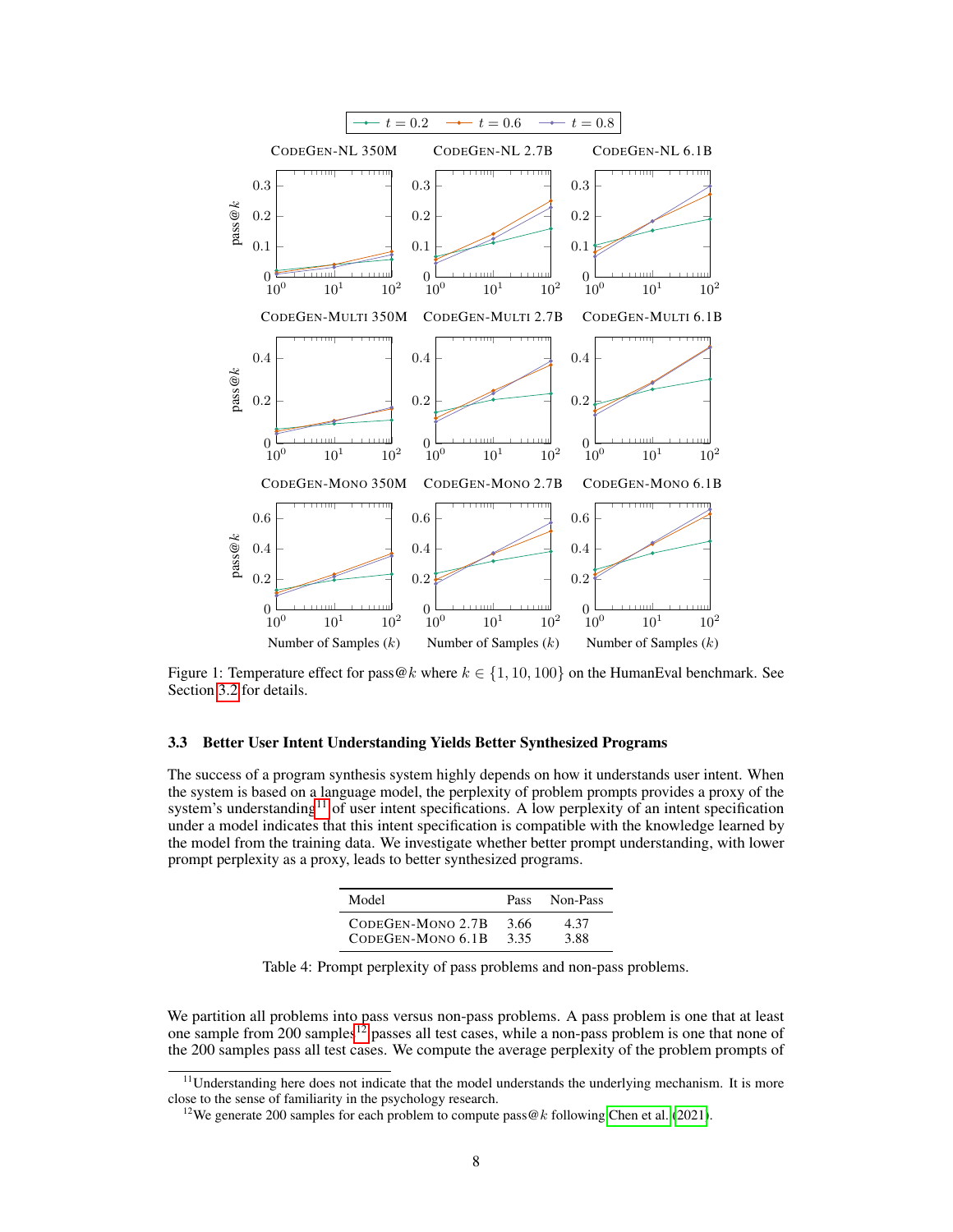the pass problems and that of the non-pass ones, based on samples from CODEGEN-MONO 2.7B and CODEGEN-MONO 6.1B with a temperature of 0.2. The results are displayed in Table [4.](#page-7-4) The prompts of the pass problems have lower perplexity than those of the non-pass ones. The finding implies that program synthesis is more likely to be successful when the user intent specification is understood better by the model. As discussed in Section [1.2,](#page-1-1) some training data contains interleaved sequences of natural language and programming language, where the natural language sequence is comments written by programmers to describe the functionality of following code. We thus speculate that user intent specifications similar to such a pattern would be better understood by the model, and hence lead to better program synthesis.

# 4 Multi-Turn Evaluation

In this section, we propose and study a conversational program synthesis paradigm where the process of synthesizing a program is cast as a multi-turn conversation between a user and a system. To examine such a paradigm, we first develop a Multi-Turn Programming Benchmark (MTPB). MTPB consists of 50 problems written by experts. The description to solve each problem is factorized into multiple steps, each of which includes a description in natural language (*prompt*). To solve a problem, a model needs to synthesize syntactically and functionally correct subprograms (1) following the description at the current step and (2) considering descriptions and synthesized subprograms at previous steps (*e.g.*, correct backreference of functions and/or variables defined in the previous steps). An illustrative example is shown in Figure [2.](#page-9-0)

We conjecture that factorizing the user intent into multiple steps would make it easier for the model to understand the specification and therefore synthesize programs that accomplish the user's goal. This hypothesis is confirmed with the MTPB on which a model with multi-turn factorized specifications demonstrates a higher pass rate than that with single-turn specifications. Moreover, we systematically investigate the behavior of language-model-based program synthesis systems, via the MTPB, on multi-turn conversational program synthesis.

## 4.1 Benchmark Construction

We construct MTPB by curating a set of 50 problems requiring a diverse range of programming knowledge, including math problems, array operations, string manipulations, algorithms, data science, and problems that require other knowledge. We list the problem descriptions in Appendix [B.](#page-17-0) For each problem, we include multi-turn prompts that serve as the step-by-step instruction for the model, ensuring that these (1) form at least three turns and (2) do not attribute problem solving in one turn.<sup>[13](#page-8-0)</sup> To evaluate synthesized programs with functional correctness, we include 5 test cases for each problem. While creating the test cases, we include non-trivial ones that would only pass given the correct solutions.

Unlike HumanEval for which models are expected to complete a partially defined function, MTPB problems only provide the prompts, thereby models have to generate the solution from scratch. While the free-form generation may allow for more potential solutions, the lack of an entry point to provide test case inputs makes it challenging to test the generated code on diverse test cases. To overcome this challenge, we instead embed test case inputs within prompts. Specifically, prompts are written with Python's formatted string<sup>[14](#page-8-1)</sup> where input values are substituted for the variable name when a certain test case is applied to the problem. For example, a prompt, "Define a string named 's' with the value {var}.", together with a test case input var = 'Hello' will be formatted into "Define a string named 's' with the value 'Hello'." Also see  $(1)$  in Figure [2](#page-9-0) for an example.

#### 4.2 Generation with an Expanding History

At each turn, our model takes into account the prompt as a Python comment (*i.e.* "# [prompt]"). Going more than one turn, the model should incorporate the history consisting of past prompts. However, prompts from previous turns do not inform the model of the current progress of the implementation,

<span id="page-8-0"></span> $13$  For example, implementing a linear regression model could be phrased as "Perform linear regression on x and y". Since the main task is fully expressed in this prompt, understanding this prompt is sufficient to perform the task. We avoid such cases via manual inspection and distribute problem solving over turns.

<span id="page-8-1"></span><sup>14</sup>[https://docs.python.org/3/reference/lexical\\_analysis.html#f-strings](https://docs.python.org/3/reference/lexical_analysis.html##f-strings)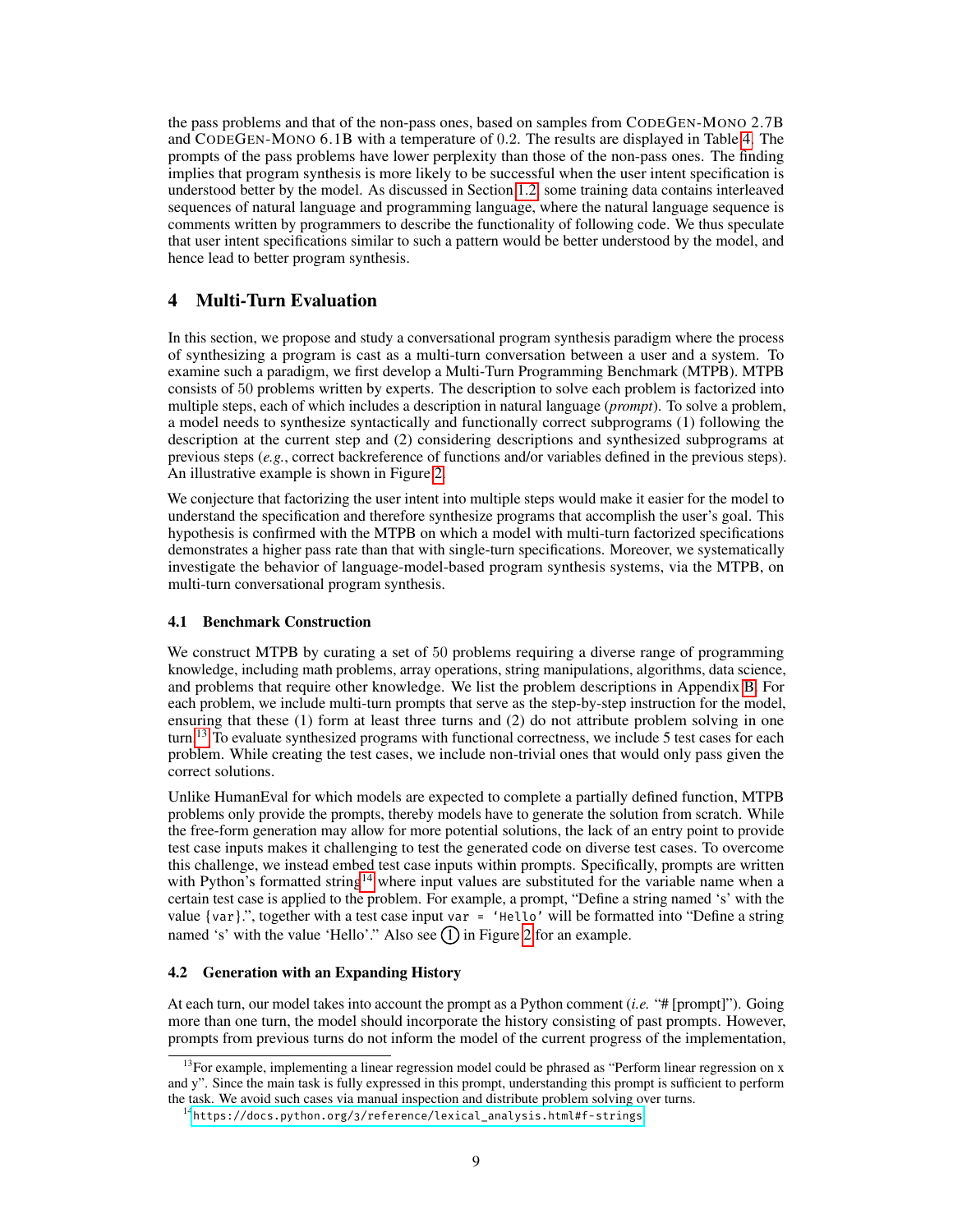<span id="page-9-0"></span>

Figure 2: An illustrative example for the Multi-Turn Programming Benchmark.  $(1)$  Each turn consists of an prompt and a generated response. The former can be a template that accepts various input test cases (*i.e.* {input}). For each problem, we provide 5 test cases, each of which includes (a) an input, which replaces {input} in the prompt before it is fed to the model, and (b) an answer, to which the output of the generated program is compared, in order to evaluate its functional correctness (see the Execute part of  $(3)$  in the figure). In the displayed example, the provided input is [1, None,  $\circ$ , -1,  $\circ$ ], which replaces {input} in  $p_1$ , and the gold answer is [1, None, -1,  $\circ$ ,  $\circ$ ]. (2) Our model conditions on the concatenation of interleaved past prompts and *generated responses* in a chronological order.  $(3)$  Generated responses from each turn are concatenated and executed, where the output is compared to the answer.

which is available via synthesized subprograms. To integrate both, we feed the model with an interleaved concatenation of prompts and *generated* samples at each turn.[15](#page-9-1) The concatenated history increases in length linearly over turns and is truncated from the beginning if it exceeds the maximum input length for the model. We illustrate this process at  $(2)$  in Figure [2.](#page-9-0)

Models pre-trained on multiple programming languages are capable of producing code in multiple languages, whereas we expect the model to generate a Python program to solve the problems in MTPB. To encourage this, we inform the model of the target programming language to generate via a prefix before the first turn. Specifically, we use the following: # Import libraries.\n import numpy as np.

### 4.3 Execution Environment

The goal of MTPB is to evaluate and quantify the degree of problem solving capabilities of a model in a multi-turn discourse. As such, the benchmark requires to execute and verify the generated solutions.

<span id="page-9-1"></span><sup>&</sup>lt;sup>15</sup>Due to feeding the generated output back into the input for the next turn, errors in earlier turns may negatively affect generation at later turns. However, we did not systematically observe such a phenomenon in practice. We leave more effective conditioning on the history for future work.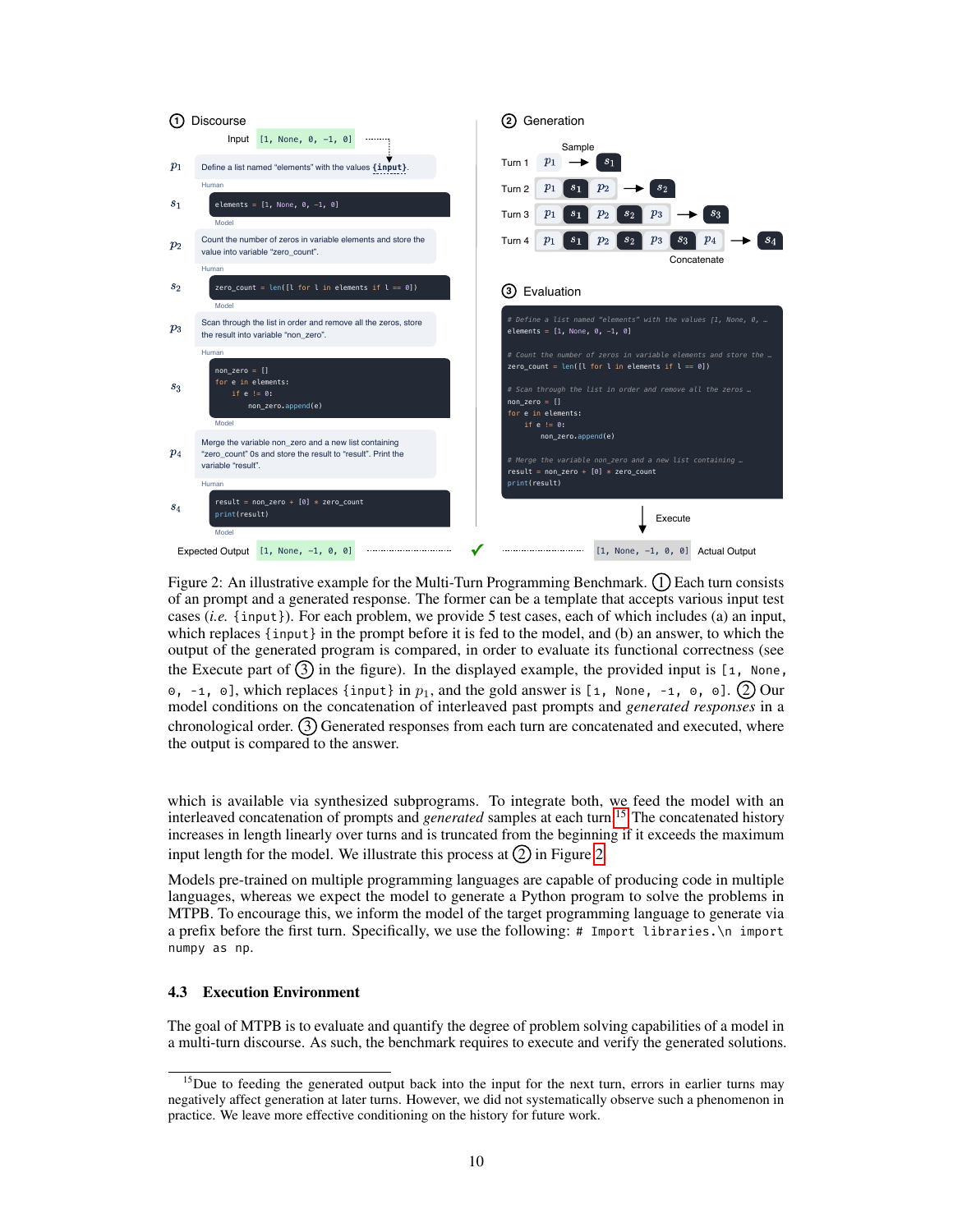| Data                                                                    | Model                                                                            | Pass Rate <sup><math>\uparrow</math></sup> [%] |                                  |  |
|-------------------------------------------------------------------------|----------------------------------------------------------------------------------|------------------------------------------------|----------------------------------|--|
|                                                                         |                                                                                  | 2.7B                                           | 6.1B                             |  |
| <b>THEPILE</b><br><b>THEPILE</b><br><b>BIGQUERY</b><br><b>BIGPYTHON</b> | <b>GPT-NEO &amp; GPT-J</b><br>CODEGEN-NL<br><b>CODEGEN-MULTI</b><br>CODEGEN-MONO | 7.06<br>11.18<br>23.55<br>47.14                | 17.84<br>16.34<br>27.18<br>51.91 |  |

<span id="page-10-1"></span><span id="page-10-0"></span>Table 5: Evaluation results on the Multi-Turn Programming Benchmark. The conversational program synthesis performance varies as a function of model size (columns) and code data size (rows).

| Prompt                    | $PPI \neq$     |              |                | Pass Rate <sup><math>\uparrow</math></sup> [%] |  |  |
|---------------------------|----------------|--------------|----------------|------------------------------------------------|--|--|
|                           | 2.7B           | 6.1B         | 2.7B           | 6.1B                                           |  |  |
| Single-Turn<br>Multi-Turn | 10.11<br>8 1 9 | 9.44<br>7.67 | 26.15<br>47.14 | 26.91<br>51.19                                 |  |  |

Table 6: Comparison between multi-turn user specifications and concatenated single-turn specifications on perplexity (PPL) and program synthesis performance (as measured by pass rate). The perplexity and pass rate are computed with CODEGEN-MONO 2.7B and CODEGEN-MONO 6.1B.

For execution, the history of pairs of prompts and generated completions is concatenated into a self-contained program (see  $(3)$  in Figure [2](#page-9-0) for an example). The program is then executed in an isolated Python environment following the single-turn HumanEval benchmark [\(Chen et al., 2021\)](#page-13-8). However, the problems in HumanEval are constructed in such a way that a known function signature is completed, thus invocation of the generated code under a set of functional unit tests is trivial. In our multi-turn case, no such entry point (or return value) is guaranteed to be generated. To circumvent the issue of a missing return signature (or value), the last prompt of the multi-turn problems in MTPB is always specified to print out the resulting state to the terminal. Then, the benchmark execution environment overloads the Python  $print(args)$  function and stores  $args$  on a stack. If the sampled code for the last prompt of a problem does not include the  $print()$  statement, which is a valid convention to print on the terminal in Python or specifically Jupyter notebooks, then the AST of the generated code will be mutated to inject an invocation of  $print()$ . Finally, a type-relaxed equivalence check (*e.g.*, an implicit conversion between lists and tuples) of args against the predefined gold output of the problem is performed to determine test failure or success.

## 4.4 Conversational Programming Capacity Scales as a Function of Model Size and Data **Size**

In this analysis, we investigate how two factors, model size (in terms of the number of model parameters) and data size (in terms of the data size in the evaluation domain and the size of Python pretraining data in the current case), affect the program synthesis capacity in a multi-turn conversational paradigm. We train models in two sizes, 2.7B and 6.1B, on the following datasets: THEPILE, BIGQUERY, BIGPYTHON, which have increasingly more Python data (see Section [2.1](#page-3-3) for more details). GPT-NEO, GPT-J, CODEGEN-NL 2.7B, and CODEGEN-NL 6.1B are trained on THEPILE. CODEGEN-MULTI 2.7B and CODEGEN-MULTI 6.1B are initialized with CODEGEN-NL 2.7B and CODEGEN-NL 6.1B respectively, and then trained on the BIGQUERY. CODEGEN-MONO 2.7B and CODEGEN-MONO 6.1B are initialized with CODEGEN-MULTI 2.7B and CODEGEN-MULTI 6.1B, and then trained on the BIGPYTHON. In the MTPB, each problem has 5 test cases and we sample 40 samples for each test case with each model, based on which the pass rate is computed for each problem. The MTPB evaluation results (average pass rate) for our CODEGEN models and the baselines are shown in Table [5.](#page-10-0) Clearly, the performance on the MTPB enhances as a function of the model size and data size. It suggests that the capacity of conversational program synthesis scales as a function of the model size and data size. The models are simply trained with an autoregressive language modeling objective. While the model and the data scale up, conversational capacity emerges.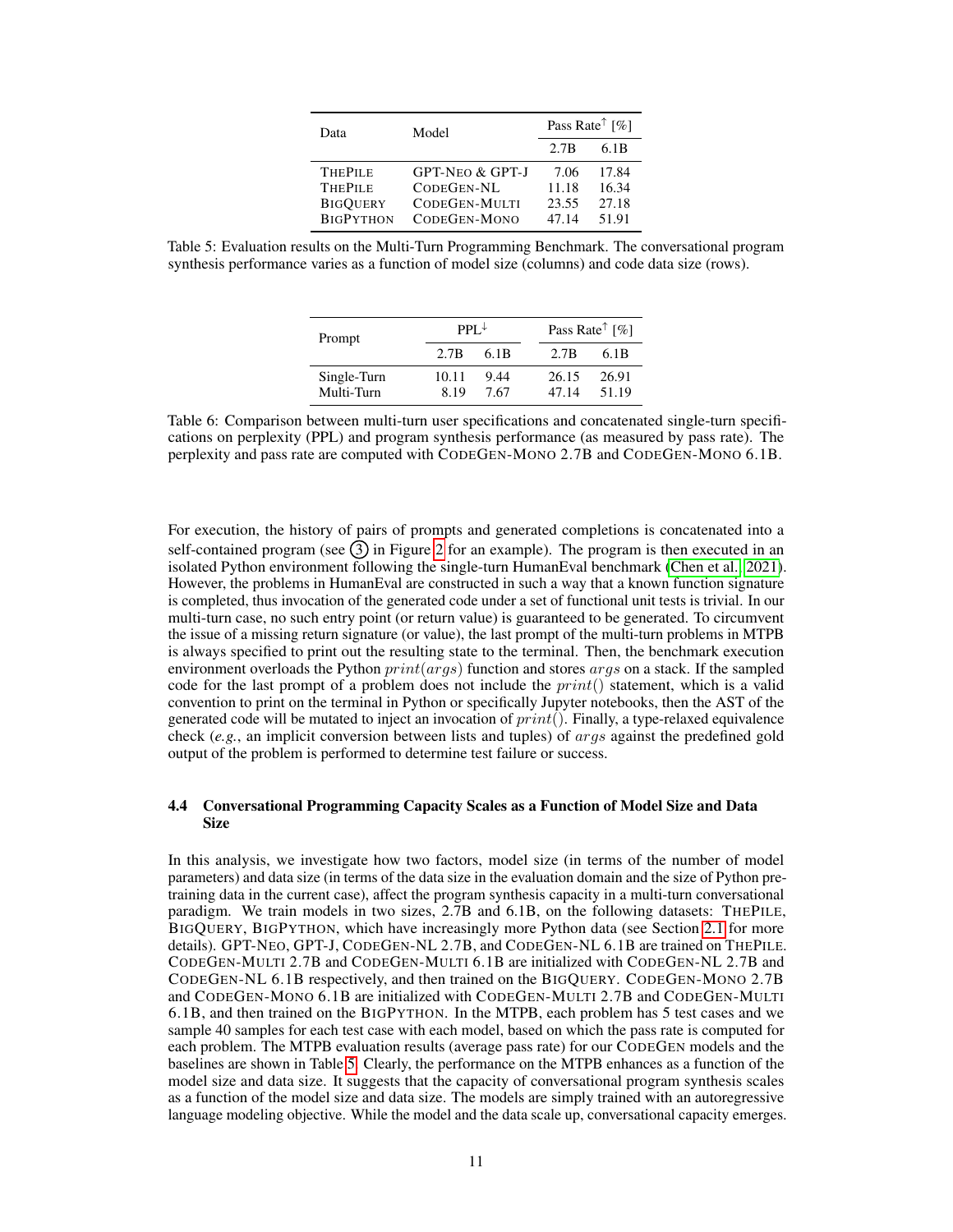```
# Import libraries.
import numpy as np
# Initialize the variable named lst1 with a
   list ['abc', 'ab10c', 'a10bc', 'bcd'].
lst1 = ['abc', 'ab10c', 'a10bc', 'bcd']
# Create a function called num in str() to
   check whether a string contains a number
   .
def num in str(s):
    for i in s:
       if i.isdigit():
           return True
       else:
       return False
# Call the function num_in_str() to find
   strings in lst1 that have numbers and
   assign them to a list named lst2
let2 = [1]for i in lst1:
   if num in str(i):
       lst2.append(i)
# Print out lst2
print(lst2)
                                                # Import libraries.
                                                import numpy as np
                                                # Initialize the variable named lst1 with a
                                                   list ['abc', 'ab10c', 'a10bc', 'bcd'].
                                                lst1 = ['abc', 'ab10c', 'a10bc', 'bcd']
                                                # Create a function called num in str() to
                                                   check whether a string contains a number
                                                    .
                                                def num_in_str(string):
                                                    """
                                                    This function checks whether a string
                                                   contains a number.
                                                    "" ""
                                                    if any(char.isdigit() for char in string
                                                    ):
                                                        return True
                                                    else:
                                                      return False
                                                # Call the function num_in_str() to find
                                                   strings in lst1 that have numbers and
                                                   assign them to a list named lst2
                                                lst2 = [string for string in lst1 ifnum_in_str(string)]
                                                # Print out lst2
                                                print(lst2)
```
CODEGEN-MONO 2.7B CODEGEN-MONO 6.1B

Figure 3: Comparison of two CODEGEN models on the "Detect digits" problem. CODEGEN-MONO 2.7B fails to write a program that detects digits in an arbitrary location of a string, while CODEGEN-MONO 6.1B on the right correctly uses any() to implement the specification in the previous prompt.

#### 4.5 Better User Specification Understanding with Multi-turn Factorization

We hypothesize that multi-turn factorization makes the model understand user intent specifications better, which in turn might lead to higher program synthesis capacity. In the following, we will test this hypothesis. We compare a model's understanding of the multi-turn specifications with that of the concatenated specifications which are inputted to the model in a single turn. As discussed in Section [3.3,](#page-7-0) we adopt the prompt perplexity as a proxy for user intent understanding. Therefore, we compare the perplexity of the multi-turn prompts and that of the concatenated single-turn prompts under the CODEGEN-MONO 2.7B and the CODEGEN-MONO 6.1B.

The average perplexity (see Appendix [C](#page-18-0) for the calculation details) over all the problems in the MTPB for the two models are displayed in the left panel of Table [6.](#page-10-1) For both models, the single-turn specification has a higher average perplexity than the multi-turn specification. It implies that the multi-turn user specifications can be better understood by the models. We also notice that the average perplexity for both multi-turn and single-turn intent specifications under the larger model (6.1B) is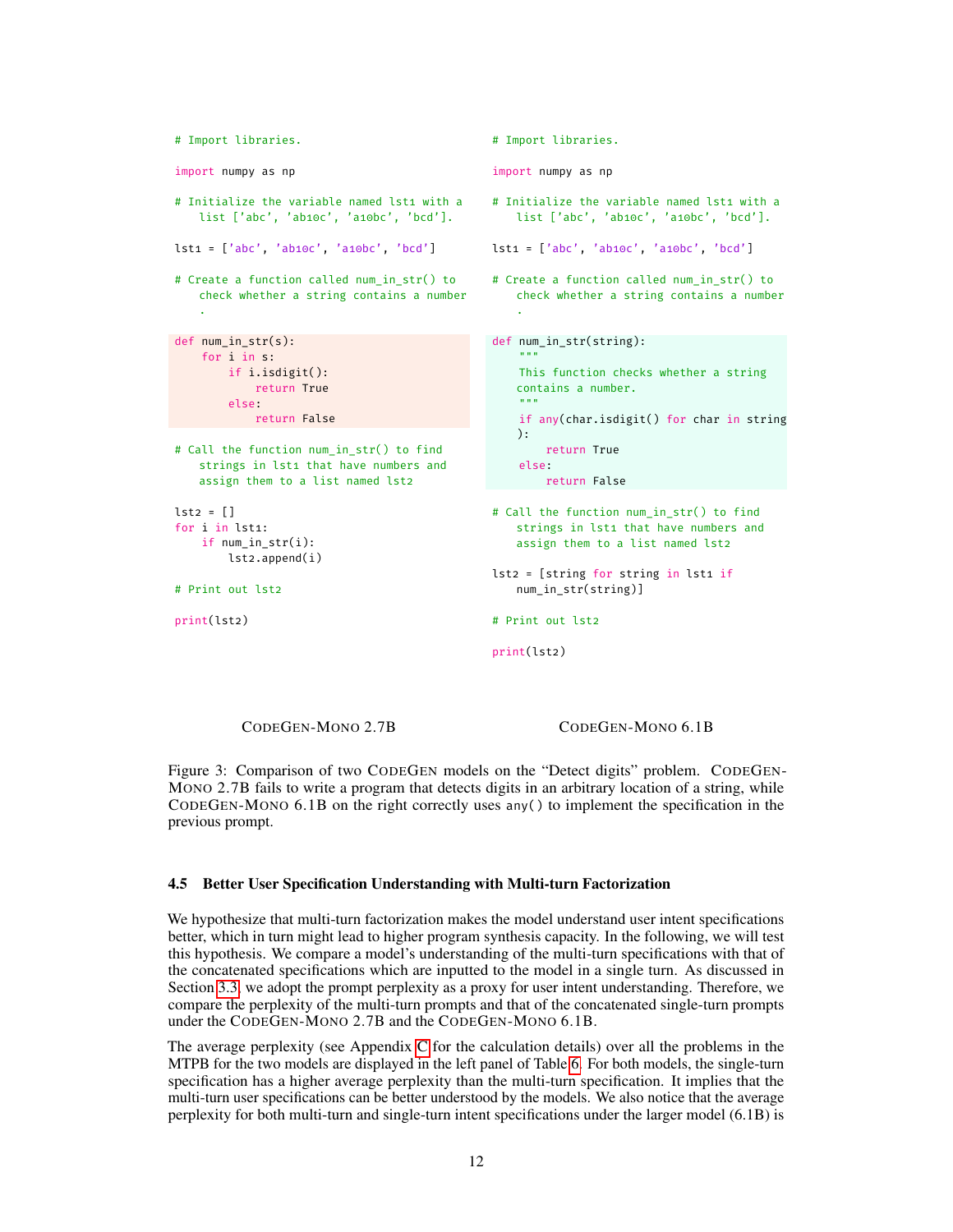<span id="page-12-0"></span>

Figure 4: Comparison of CODEGEN-MONO 2.7B and CODEGEN-MONO 6.1B by the category of programming problems.

slightly lower than that under the smaller model (2.7B), indicating that the larger one understands the user intent better than the smaller one.

Furthermore, we also compare the program synthesis performance with the multi-turn prompts to that with the concatenated single-turn prompts. The results for CODEGEN-MONO 2.7B and CODEGEN-MONO 6.1B are shown in the right panel in Table [6.](#page-10-1) With the multi-turn specifications, the performance is almost doubled from that with the single-turn specifications. Together with the perplexity analysis above, it appears that factorizing a user specification into multiple steps and leveraging the emerged conversational capacity of large language models allow them to digest the specification more easily and synthesize programs more successfully.

#### 4.6 Comparison by Category

In the following analysis, we compare the performance of CODEGEN-MONO 2.7B and CODEGEN-MONO 6.1B for each the category of the proposed problems in Figure [4](#page-12-0) to gauge the problem solving capacity with respect to certain aspects. Each problem is exclusively assigned to one of the following categories: math, data science, array, string, algorithm, and others. The assignment of a problem to a category is based on the knowledge entailed to complete the task. We refer to Appendix [B](#page-17-0) for a complete list of problems with the assigned categories.

The improvement of the larger model is most significant on the array category, while it also shows enhancement on other categories except on the string category. We also observe that both models perform the worst on the algorithm problems. These problems (*e.g.*, the two-sum problem, the fizz buzz problem) are in general hard and require deeper reasoning compared to other types of problems.

#### 4.7 Qualitative Examples

To further understand the model behavior differences over model sizes, we examine failure cases of CODEGEN-MONO 2.7B as compared to CODEGEN-MONO 6.1B. While both models are capable of generating reasonable code given prompts at each turn, CODEGEN-MONO 2.7B exhibits a higher tendency of miss-interpreting a prompt and thus incorrect implementation. We show a representative example in Figure [3.](#page-11-0) Here, the num\_in\_str function generated by CODEGEN-MONO 2.7B will not check the rest of the given string s if the first character is not a digit in spite of the prompt specifying "a string contains a number". This bug is not present in the sample from CODEGEN-MONO 6.1B, where the function correctly uses any() function to capture digits at arbitrary positions. We include side-by-side comparisons of additional samples in Appendix [D.](#page-19-0)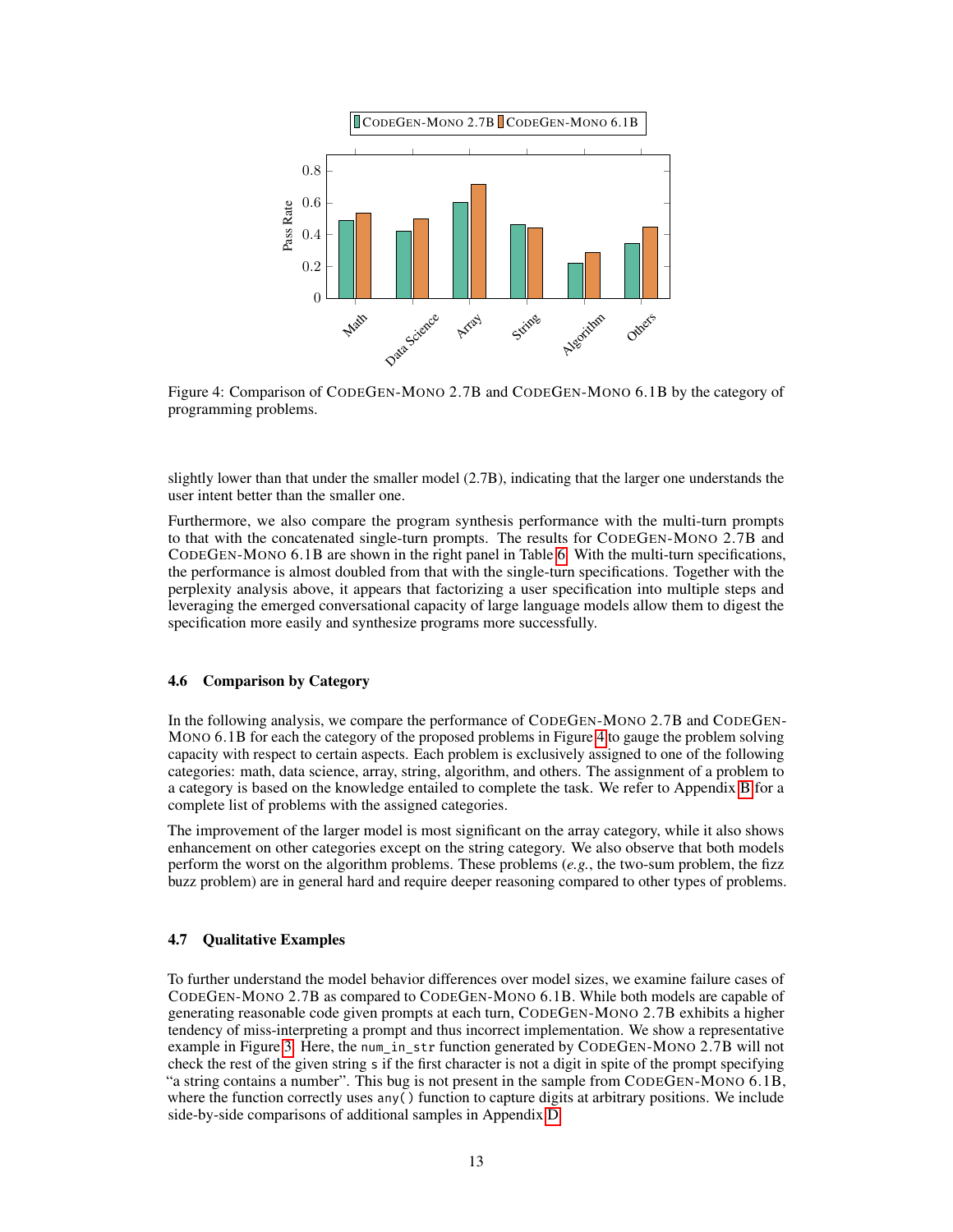# 5 Conclusion

We study program synthesis with large causal language models trained on code data. We assume that conversational capacity emerges from the simple language modeling as the model size and data size scale up. Leveraging the conversational capacity and observing that better user intent understanding leads to better program synthesis, we propose a conversational program synthesis approach in which program synthesis is achieved through a multi-turn conversation between a user and a system. In our research, we also develop the Multi-Turn Programming Benchmark (MTPB) to investigate our models' capacity on synthesizing programs in such a conversational paradigm. Our experiments confirm that conversational capacity indeed emerges from language modeling, and the conversational programming capacity scales as a function of the model size and data size. The intent specifications, which are specified in multiple steps, are digested more easily by the models and lead to more accurate program synthesis. We open source the training code and the model checkpoints to facilitate future research and practical applications in this area.

## Acknowledgements

We would like to thank Aran Komatsuzaki, Ben Wang, Phil Wang, Nitish Shirish Keskar, and Donald Rose for their invaluable suggestions and assistance.

# **References**

- <span id="page-13-7"></span>Jacob Austin, Augustus Odena, Maxwell Nye, Maarten Bosma, Henryk Michalewski, David Dohan, Ellen Jiang, Carrie Cai, Michael Terry, Quoc Le, et al. 2021. Program synthesis with large language models. *arXiv preprint arXiv:2108.07732*.
- <span id="page-13-4"></span>Alexei Baevski, Henry Zhou, Abdelrahman Mohamed, and Michael Auli. 2020. wav2vec 2.0: A framework for self-supervised learning of speech representations. *arXiv preprint arXiv:2006.11477*.
- <span id="page-13-1"></span>Dzmitry Bahdanau, Kyunghyun Cho, and Yoshua Bengio. 2014. Neural machine translation by jointly learning to align and translate. *arXiv preprint arXiv:1409.0473*.
- <span id="page-13-9"></span>Sid Black, Leo Gao, Phil Wang, Connor Leahy, and Stella Biderman. 2021. [GPT-Neo: Large Scale](https://doi.org/10.5281/zenodo.5297715) [Autoregressive Language Modeling with Mesh-Tensorflow.](https://doi.org/10.5281/zenodo.5297715) If you use this software, please cite it using these metadata.
- <span id="page-13-10"></span>James Bradbury, Roy Frostig, Peter Hawkins, Matthew James Johnson, Chris Leary, Dougal Maclaurin, George Necula, Adam Paszke, Jake VanderPlas, Skye Wanderman-Milne, and Qiao Zhang. 2018. [JAX: composable transformations of Python+NumPy programs.](http://github.com/google/jax)
- <span id="page-13-3"></span>Tom Brown, Benjamin Mann, Nick Ryder, Melanie Subbiah, Jared D Kaplan, Prafulla Dhariwal, Arvind Neelakantan, Pranav Shyam, Girish Sastry, Amanda Askell, et al. 2020. Language models are few-shot learners. *Advances in neural information processing systems*, 33:1877–1901.
- <span id="page-13-6"></span>Paweł Budzianowski and Ivan Vulić. 2019. [Hello, it's GPT-2 - how can I help you? towards the](https://doi.org/10.18653/v1/D19-5602) [use of pretrained language models for task-oriented dialogue systems.](https://doi.org/10.18653/v1/D19-5602) In *Proceedings of the 3rd Workshop on Neural Generation and Translation*, pages 15–22, Hong Kong. Association for Computational Linguistics.
- <span id="page-13-8"></span>Mark Chen, Jerry Tworek, Heewoo Jun, Qiming Yuan, Henrique Ponde de Oliveira Pinto, Jared Kaplan, Harri Edwards, Yuri Burda, Nicholas Joseph, Greg Brockman, et al. 2021. Evaluating large language models trained on code. *arXiv preprint arXiv:2107.03374*.
- <span id="page-13-0"></span>Alvin Cheung, Armando Solar-Lezama, and Samuel Madden. 2013. Optimizing database-backed applications with query synthesis. *ACM SIGPLAN Notices*, 48(6):3–14.
- <span id="page-13-5"></span>Colin B Clement, Dawn Drain, Jonathan Timcheck, Alexey Svyatkovskiy, and Neel Sundaresan. 2020. Pymt5: multi-mode translation of natural language and python code with transformers. *arXiv preprint arXiv:2010.03150*.
- <span id="page-13-2"></span>Jacob Devlin, Ming-Wei Chang, Kenton Lee, and Kristina Toutanova. 2018. Bert: Pre-training of deep bidirectional transformers for language understanding. *arXiv preprint arXiv:1810.04805*.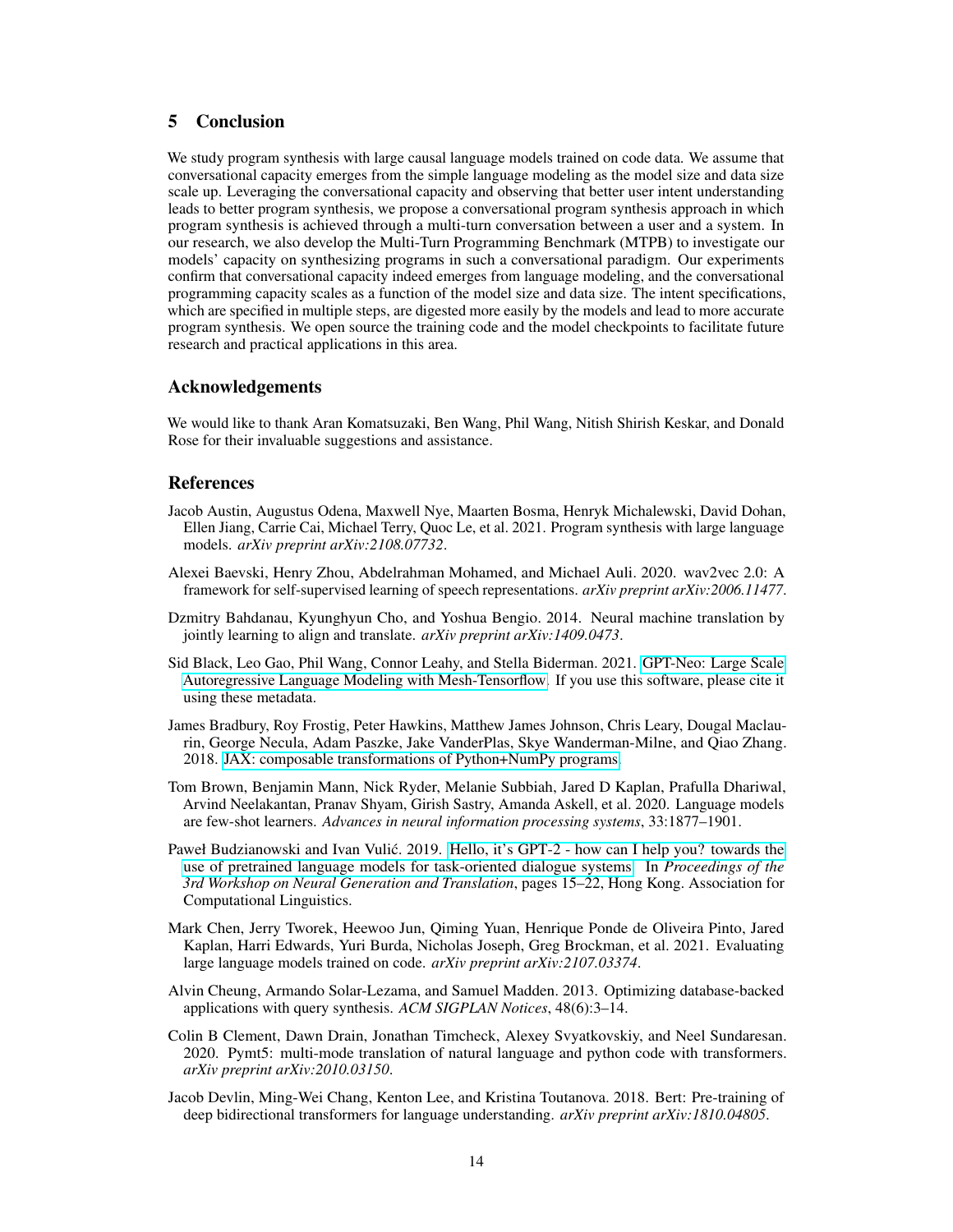- <span id="page-14-5"></span>Alexey Dosovitskiy, Lucas Beyer, Alexander Kolesnikov, Dirk Weissenborn, Xiaohua Zhai, Thomas Unterthiner, Mostafa Dehghani, Matthias Minderer, Georg Heigold, Sylvain Gelly, et al. 2020. An image is worth 16x16 words: Transformers for image recognition at scale. *arXiv preprint arXiv:2010.11929*.
- <span id="page-14-8"></span>Zhangyin Feng, Daya Guo, Duyu Tang, Nan Duan, Xiaocheng Feng, Ming Gong, Linjun Shou, Bing Qin, Ting Liu, Daxin Jiang, et al. 2020. Codebert: A pre-trained model for programming and natural languages. *arXiv preprint arXiv:2002.08155*.
- <span id="page-14-12"></span>Leo Gao, Stella Biderman, Sid Black, Laurence Golding, Travis Hoppe, Charles Foster, Jason Phang, Horace He, Anish Thite, Noa Nabeshima, et al. 2020. The pile: An 800gb dataset of diverse text for language modeling. *arXiv preprint arXiv:2101.00027*.
- <span id="page-14-1"></span>Sumit Gulwani, Oleksandr Polozov, Rishabh Singh, et al. 2017. Program synthesis. *Foundations and Trends® in Programming Languages*, 4(1-2):1–119.
- <span id="page-14-15"></span>Dan Hendrycks, Steven Basart, Saurav Kadavath, Mantas Mazeika, Akul Arora, Ethan Guo, Collin Burns, Samir Puranik, Horace He, Dawn Song, and Jacob Steinhardt. 2021. [Measuring coding](https://openreview.net/forum?id=sD93GOzH3i5) [challenge competence with APPS.](https://openreview.net/forum?id=sD93GOzH3i5) In *Thirty-fifth Conference on Neural Information Processing Systems Datasets and Benchmarks Track (Round 2)*.
- <span id="page-14-9"></span>Ari Holtzman, Jan Buys, Li Du, Maxwell Forbes, and Yejin Choi. 2019. The curious case of neural text degeneration. *arXiv preprint arXiv:1904.09751*.
- <span id="page-14-10"></span>Ehsan Hosseini-Asl, Bryan McCann, Chien-Sheng Wu, Semih Yavuz, and Richard Socher. 2020. A simple language model for task-oriented dialogue. *Advances in Neural Information Processing Systems*, 33:20179–20191.
- <span id="page-14-14"></span>Srinivasan Iyer, Ioannis Konstas, Alvin Cheung, and Luke Zettlemoyer. 2018. [Mapping language to](https://doi.org/10.18653/v1/D18-1192) [code in programmatic context.](https://doi.org/10.18653/v1/D18-1192) In *Proceedings of the 2018 Conference on Empirical Methods in Natural Language Processing*, pages 1643–1652, Brussels, Belgium. Association for Computational Linguistics.
- <span id="page-14-2"></span>Rajeev Joshi, Greg Nelson, and Keith Randall. 2002. Denali: A goal-directed superoptimizer. *ACM SIGPLAN Notices*, 37(5):304–314.
- <span id="page-14-6"></span>John Jumper, Richard Evans, Alexander Pritzel, Tim Green, Michael Figurnov, Olaf Ronneberger, Kathryn Tunyasuvunakool, Russ Bates, Augustin Žídek, Anna Potapenko, et al. 2021. Highly accurate protein structure prediction with alphafold. *Nature*, 596(7873):583–589.
- <span id="page-14-7"></span>Aditya Kanade, Petros Maniatis, Gogul Balakrishnan, and Kensen Shi. 2020. Learning and evaluating contextual embedding of source code. In *International Conference on Machine Learning*, pages 5110–5121. PMLR.
- <span id="page-14-13"></span>Diederik P Kingma and Jimmy Ba. 2014. Adam: A method for stochastic optimization. *arXiv preprint arXiv:1412.6980*.
- <span id="page-14-4"></span>Mike Lewis, Yinhan Liu, Naman Goyal, Marjan Ghazvininejad, Abdelrahman Mohamed, Omer Levy, Ves Stoyanov, and Luke Zettlemoyer. 2019. Bart: Denoising sequence-to-sequence pre-training for natural language generation, translation, and comprehension. *arXiv preprint arXiv:1910.13461*.
- <span id="page-14-11"></span>Yujia Li, David Choi, Junyoung Chung, Nate Kushman, Julian Schrittwieser, Rémi Leblond, Tom Eccles, James Keeling, Felix Gimeno, Agustin Dal Lago, Thomas Hubert, Peter Choy, Cyprien de Masson d'Autume, Igor Babuschkin, Xinyun Chen, Po-Sen Huang, Johannes Welbl, Sven Gowal, Alexey Cherepanov, James Molloy, Daniel Mankowitz, Esme Sutherland Robson, Pushmeet Kohli, Nando de Freitas, Koray Kavukcuoglu, and Oriol Vinyals. 2022. Competition-level code generation with alphacode.
- <span id="page-14-3"></span>Yinhan Liu, Myle Ott, Naman Goyal, Jingfei Du, Mandar Joshi, Danqi Chen, Omer Levy, Mike Lewis, Luke Zettlemoyer, and Veselin Stoyanov. 2019. Roberta: A robustly optimized bert pretraining approach. *arXiv preprint arXiv:1907.11692*.
- <span id="page-14-0"></span>Zohar Manna and Richard J Waldinger. 1971. Toward automatic program synthesis. *Communications of the ACM*, 14(3):151–165.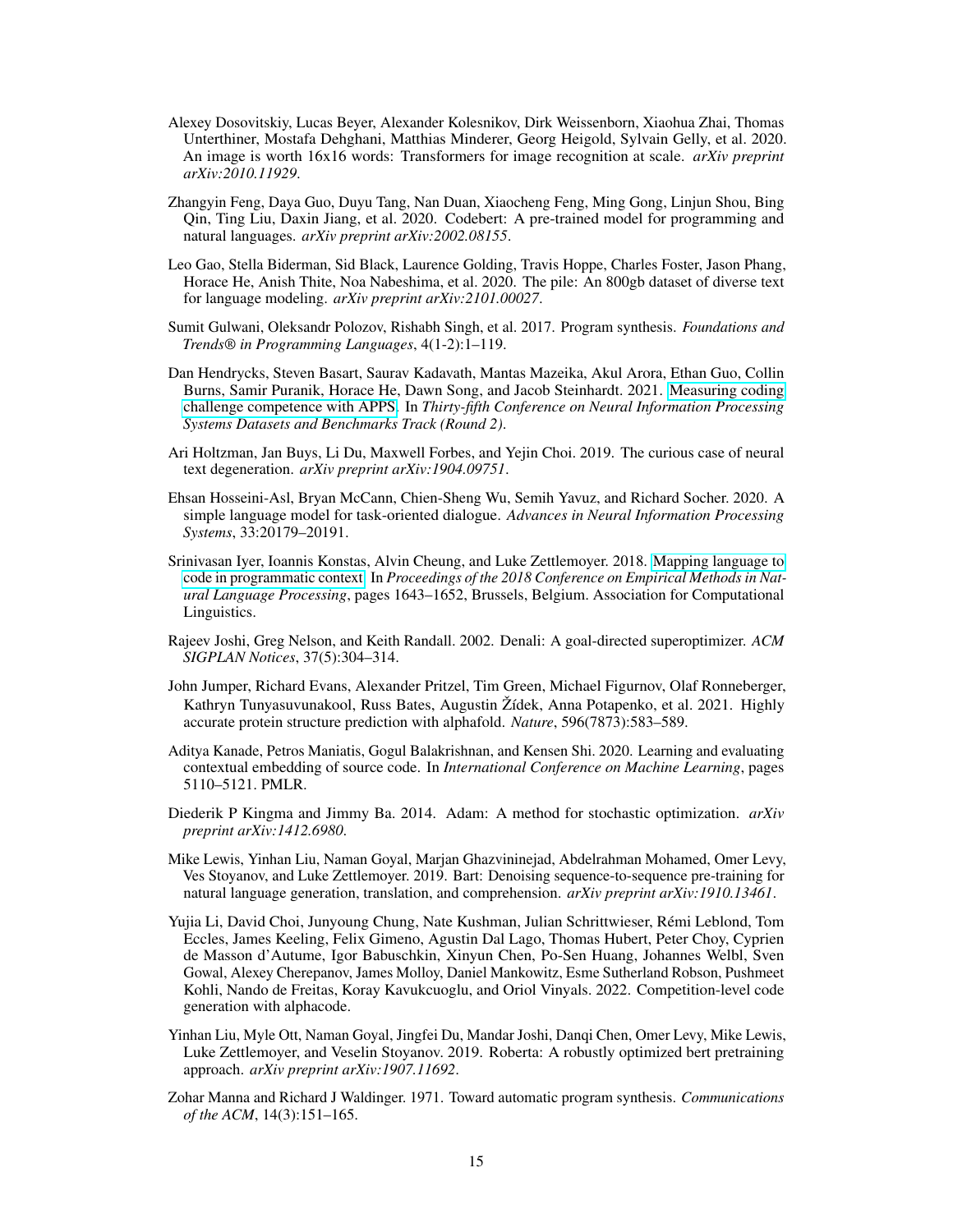- <span id="page-15-12"></span>Antonio Valerio Miceli Barone and Rico Sennrich. 2017. [A parallel corpus of python functions and](https://aclanthology.org/I17-2053) [documentation strings for automated code documentation and code generation.](https://aclanthology.org/I17-2053) In *Proceedings of the Eighth International Joint Conference on Natural Language Processing (Volume 2: Short Papers)*, pages 314–319, Taipei, Taiwan. Asian Federation of Natural Language Processing.
- <span id="page-15-3"></span>Aaron van den Oord, Yazhe Li, and Oriol Vinyals. 2018. Representation learning with contrastive predictive coding. *arXiv preprint arXiv:1807.03748*.
- <span id="page-15-0"></span>Pavel Panchekha, Alex Sanchez-Stern, James R Wilcox, and Zachary Tatlock. 2015. Automatically improving accuracy for floating point expressions. *ACM SIGPLAN Notices*, 50(6):1–11.
- <span id="page-15-10"></span>Razvan Pascanu, Tomas Mikolov, and Yoshua Bengio. 2013. On the difficulty of training recurrent neural networks. In *International conference on machine learning*, pages 1310–1318. PMLR.
- <span id="page-15-2"></span>Colin Raffel, Noam Shazeer, Adam Roberts, Katherine Lee, Sharan Narang, Michael Matena, Yanqi Zhou, Wei Li, and Peter J Liu. 2019. Exploring the limits of transfer learning with a unified text-to-text transformer. *arXiv preprint arXiv:1910.10683*.
- <span id="page-15-9"></span>Samyam Rajbhandari, Jeff Rasley, Olatunji Ruwase, and Yuxiong He. 2020. Zero: Memory optimizations toward training trillion parameter models. In *SC20: International Conference for High Performance Computing, Networking, Storage and Analysis*, pages 1–16. IEEE.
- <span id="page-15-4"></span>Alexander Rives, Joshua Meier, Tom Sercu, Siddharth Goyal, Zeming Lin, Jason Liu, Demi Guo, Myle Ott, C Lawrence Zitnick, Jerry Ma, et al. 2021. Biological structure and function emerge from scaling unsupervised learning to 250 million protein sequences. *Proceedings of the National Academy of Sciences*, 118(15).
- <span id="page-15-8"></span>Mohammad Shoeybi, Mostofa Patwary, Raul Puri, Patrick LeGresley, Jared Casper, and Bryan Catanzaro. 2019. Megatron-lm: Training multi-billion parameter language models using model parallelism. *arXiv preprint arXiv:1909.08053*.
- <span id="page-15-7"></span>Jianlin Su, Yu Lu, Shengfeng Pan, Bo Wen, and Yunfeng Liu. 2021. Roformer: Enhanced transformer with rotary position embedding. *arXiv preprint arXiv:2104.09864*.
- <span id="page-15-1"></span>Ashish Vaswani, Noam Shazeer, Niki Parmar, Jakob Uszkoreit, Llion Jones, Aidan N Gomez, Łukasz Kaiser, and Illia Polosukhin. 2017. Attention is all you need. In *Advances in neural information processing systems*, pages 5998–6008.
- <span id="page-15-6"></span>Ben Wang and Aran Komatsuzaki. 2021. GPT-J-6B: A 6 Billion Parameter Autoregressive Language Model. <https://github.com/kingoflolz/mesh-transformer-jax>.
- <span id="page-15-5"></span>Yue Wang, Weishi Wang, Shafiq Joty, and Steven CH Hoi. 2021. Codet5: Identifier-aware unified pre-trained encoder-decoder models for code understanding and generation. *arXiv preprint arXiv:2109.00859*.
- <span id="page-15-11"></span>Pengcheng Yin and Graham Neubig. 2017. A syntactic neural model for general-purpose code generation. In *Proceedings of the 55th Annual Meeting of the Association for Computational Linguistics (Volume 1: Long Papers)*, pages 440–450.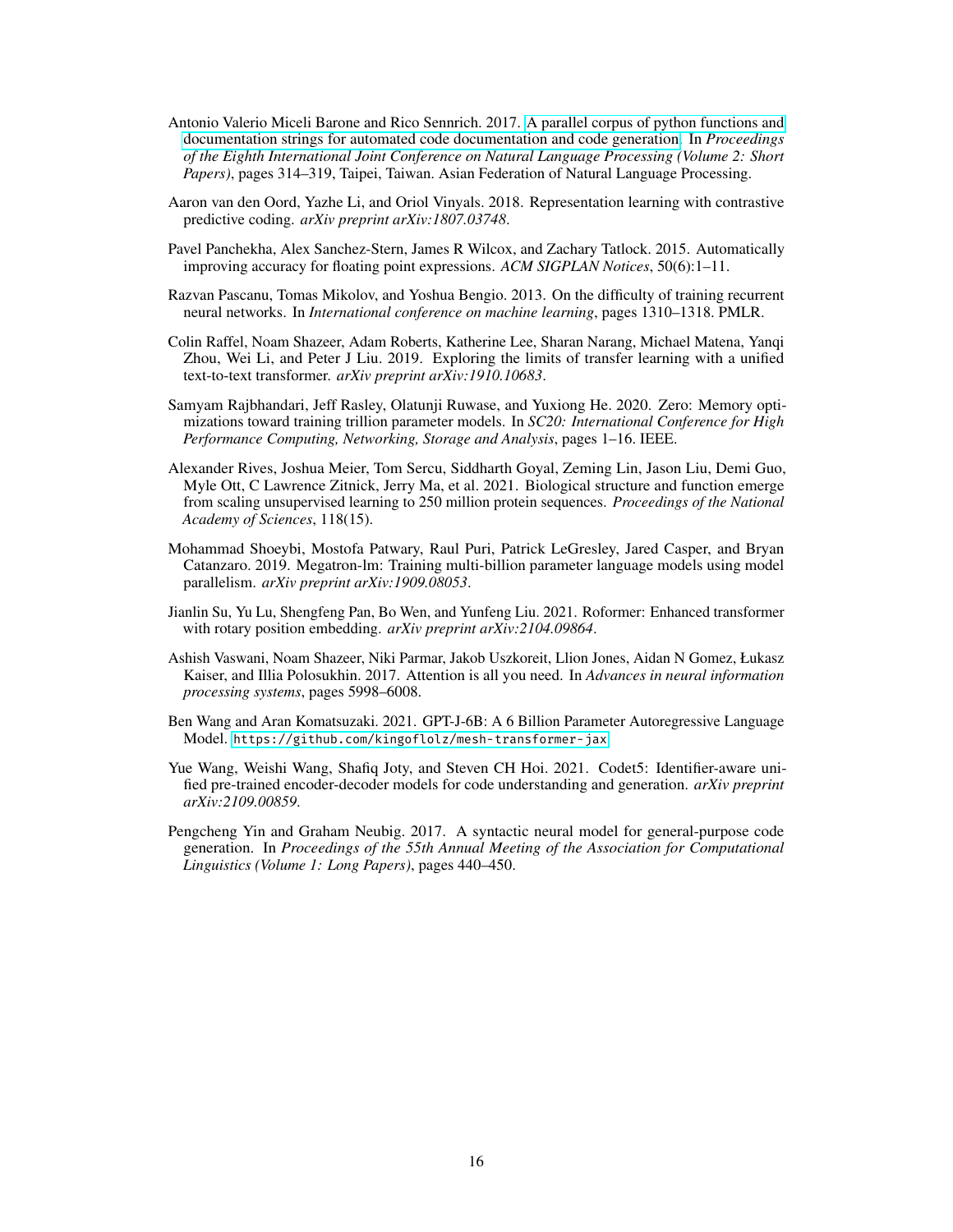# <span id="page-16-0"></span>A Pass@k Estimator

We use the unbiased estimator proposed in [Chen et al.](#page-13-8) [\(2021\)](#page-13-8) to compute pass  $@k$ . For each task,  $n \geq k$  samples are sampled. In particular, we use  $n = 200$  and  $k \leq 100$ . Suppose c is the number of correct samples, among the  $n$  samples, which pass all the unit tests. Then the unbiased estimator is defined as follows:

$$
pass@k = \mathbb{E}_{\text{Problems}} \left[ 1 - \frac{\binom{n-c}{k}}{\binom{n}{k}} \right] \tag{1}
$$

Directly computing this estimator is numerically unstable. A numerically stable numpy implementation introduced by [Chen et al.](#page-13-8) [\(2021\)](#page-13-8) is displayed in Figure [5.](#page-16-1)

```
def pass_at_k(n, c, k):
    """
   :param n: total number of samples
   :param c: number of correct samples
   :param k: k in pass@$k$
    """
    if n - c < k: return 1.0
   return 1.0 - np.prod(1.0 - k / np.arange(n - c + 1, n + 1))
```
Figure 5: A numerically stable implementation for calculating an unbiased estimate of pass $@k$ .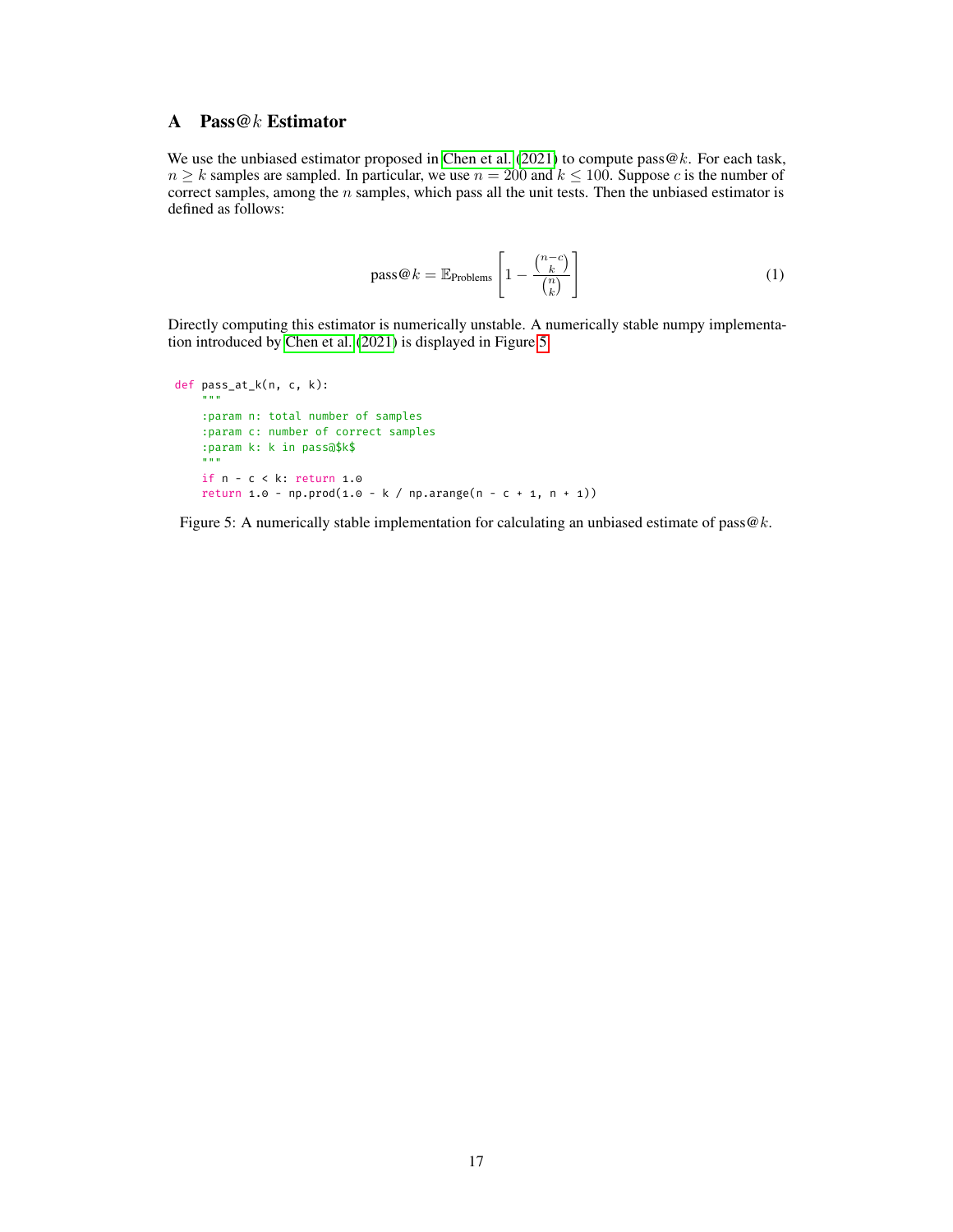# <span id="page-17-0"></span>B List of MTPB Problems

| Problem Name           | Problem Description                                                    | Category |
|------------------------|------------------------------------------------------------------------|----------|
| Two-sum                | Implement the two-sum problem on a given input pair.                   | Algo.    |
| k-means                | Implement and run k-means on sampled points.                           | D.S.     |
| Convert time           | Convert units of time.                                                 | math     |
| Squared Fibonacci      | Print the squared Fibonacci numbers.                                   | math     |
| Compare counts         | Compare the count of positive and negative numbers in a given list.    | array    |
| Pandas mean            | Construct and compute the mean of a pandas DataFrame.                  | D.S.     |
| Fizz buzz              | Solve the fizz buzz problem.                                           | Algo.    |
| Bi-grams               | Print the bi-grams of a sentence.                                      | string   |
| Top note               | Print the name with top note out of a dictionary.                      | dict     |
| Hex to binary          | Convert hex to binary and reverse.                                     | math     |
| Invert dict            | Detect an inversion of a given dictionary.                             | dict     |
| Class definition       | Create a POJO class.                                                   | class    |
| Longest number         | Print the longest number.                                              | math     |
| Linear regression      | Fit linear regression model with specified function and sk-learn.      | D.S.     |
| Encrypt and decrypt    | Rotate alphabet for encryption, then reverse the operation.            | Algo.    |
| Dedup custom objects   | Implement a class with _hash_ and obtain a count unique objects.       | class    |
| Drunken python         | Convert between integer and string without using built-in functions.   | string   |
| Morse code             | Encode a string into morse code given its conversion rule.             | Algo.    |
| Sandwich string        | Append a string in the middle of another string.                       | string   |
| Normalize integer list | Normalize a list of positive integers and print formatted percentages. | math     |
| Even odd sum           | Print the sum of even and odd numbers in a list.                       | math     |
| Shift zeros            | Move all the zeros in a list to the right.                             | array    |
| Bootstrap 95% CI       | Calculate the bootstrap 95% confidence interval of an array.           | D.S.     |
| Sum even digits        | Sum the even digits between two numbers.                               | math     |
| Min-max diff           | Compute the difference between max and min numbers in a list.          | array    |
| Distinct chars         | Print the sorted, case-insensitive unique characters of a string.      | string   |
| Longer string          | Compare and print the longer string given two strings.                 | string   |
| Sum float digits       | Sum numbers before and after the decimal point of a float.             | math     |
| Count vowels           | Count the number of vowels in a string.                                | string   |
| Factorial              | Compute the factorial of n.                                            | math     |
| Max edge triangle      | Finds the maximum range of a triangle's third edge.                    | math     |
| Factorial & remainder  | Compute the factorial and its remainder when divided.                  | math     |
| Sum polygon angles     | Sum the angles in a polygon.                                           | math     |
| Sum string numbers     | Add together two numbers represented in string.                        | string   |
| Min-max sum            | Sum the range from the minimum to the maximum of a list.               | array    |
| Vowel overlap          | Find the number of overlapped vowels of two words.                     | string   |
| Sum negative           | Calculate the sum of negative numbers in a list.                       | math     |
| Load dataset           | Load from a file and print statistics.                                 | D.S.     |
| Char length list       | Return a list of non-punctuation character lengths from words.         | string   |
| Hex to RGB             | Convert a six hexadecimal digit string into list of RGB values.        | math     |
| Majority vote          | Check if a certain element is the majority of a given list.            | array    |
| Week later             | Print the formatted date of a week later given a date.                 | string   |
| Sorted word weights    | Check if the list of word weights (sum of ASCII values) are sorted.    | math     |
| Create Palindrome      | Sum pairs of adjacent digits until the number is palindrome.           | string   |
| Simulate Backspace     | Apply the backspace characters in a string and print the modified.     | string   |
| Data manipulation      | Manipulate a pandas DataFrame and split into train and test set.       | D.S.     |
| Sum non-overlap        | Sum the integers in a (min, max) range that don't appear in a list.    | array    |
| Detect digits          | Find if a string contains digits.                                      | array    |
| Cascading functions    | Sequentially invoke function objects in a given list.                  | math     |
| Pluralize duplicates   | Pluralize duplicated words in a list.                                  | dict     |

Table 7: List of problems in MTPB. Algo. and D.S. are the abbreviations for algorithm and data science.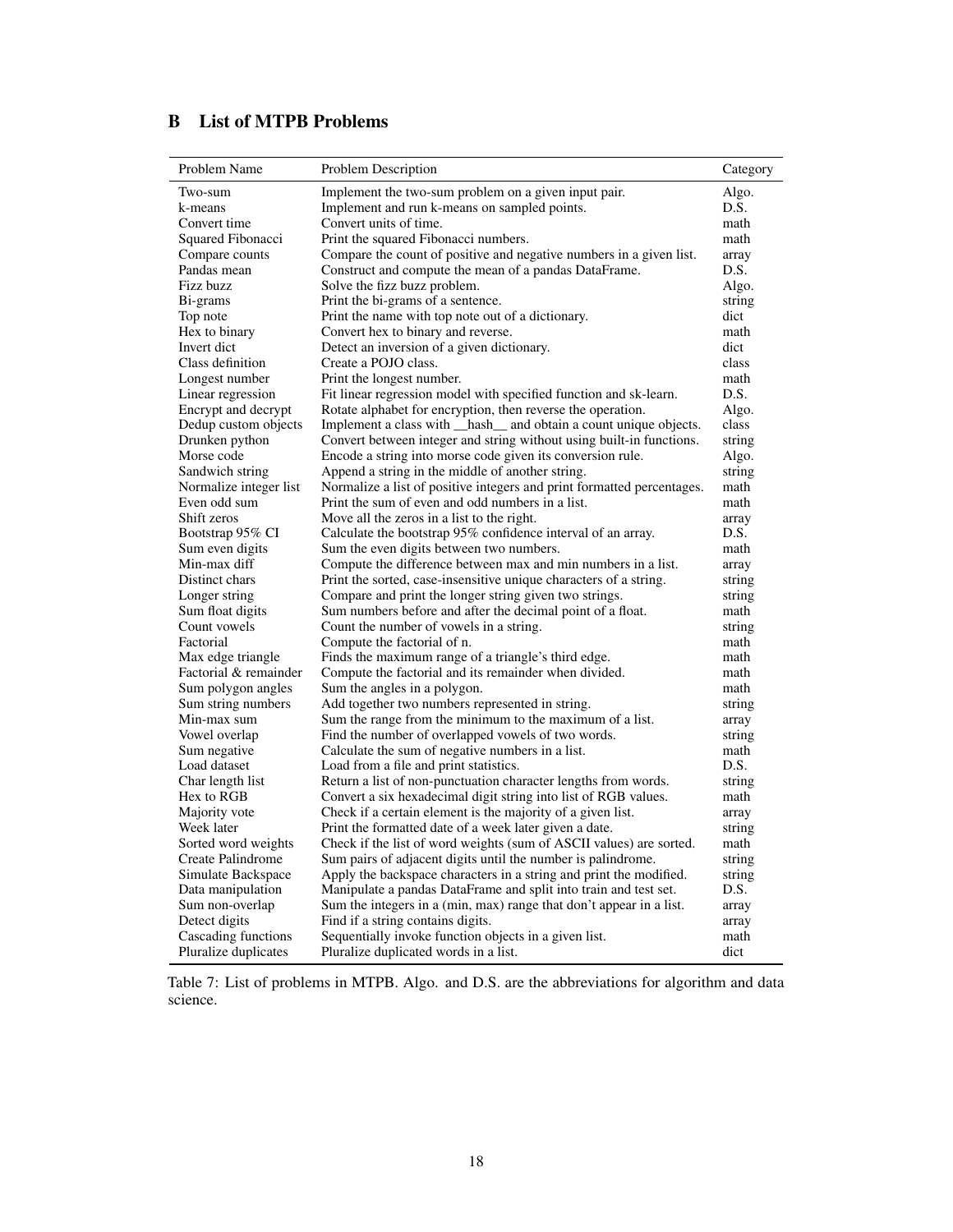# <span id="page-18-0"></span>C Perplexity Computation for Single- and Multi-turn Prompts

Suppose  $\{p_i\}_{i=1}^n$  is the set of prompts for a given problem, and  $\{s_i\}_{i=1}^n$  are the *n* sub-programs synthesized by a model  $P_{\theta}$ . Suppose  $c_{i-1} = [p_1; s_1; ...; p_{i-1}; s_{i-1}]$  where  $[\cdot; \cdot]$  indicates concatenation, the conditional probability of  $p_i$  is  $\text{Prob}_i = P_{\theta}(p_i|c_{i-1})$ , and then the perplexity for the multi-turn prompts is computed as

$$
PPL_{Multi-turn} = \exp\left(-\frac{1}{m}\sum_{i=1}^{n}\log Prob_i\right),\tag{2}
$$

where m is the total number of tokens of all prompts  $\{p_i\}_{i=1}^n$ . Suppose  $c = [p_1; s_1; ..., p_n, s_n]$ , then its probability is  $Prob = P_{\theta}(c)$ , and the the perplexity for the single-turn prompts is computed as

$$
PPLSingle-turn = \exp\left(-\frac{1}{m}\log\text{Prob}\right).
$$
 (3)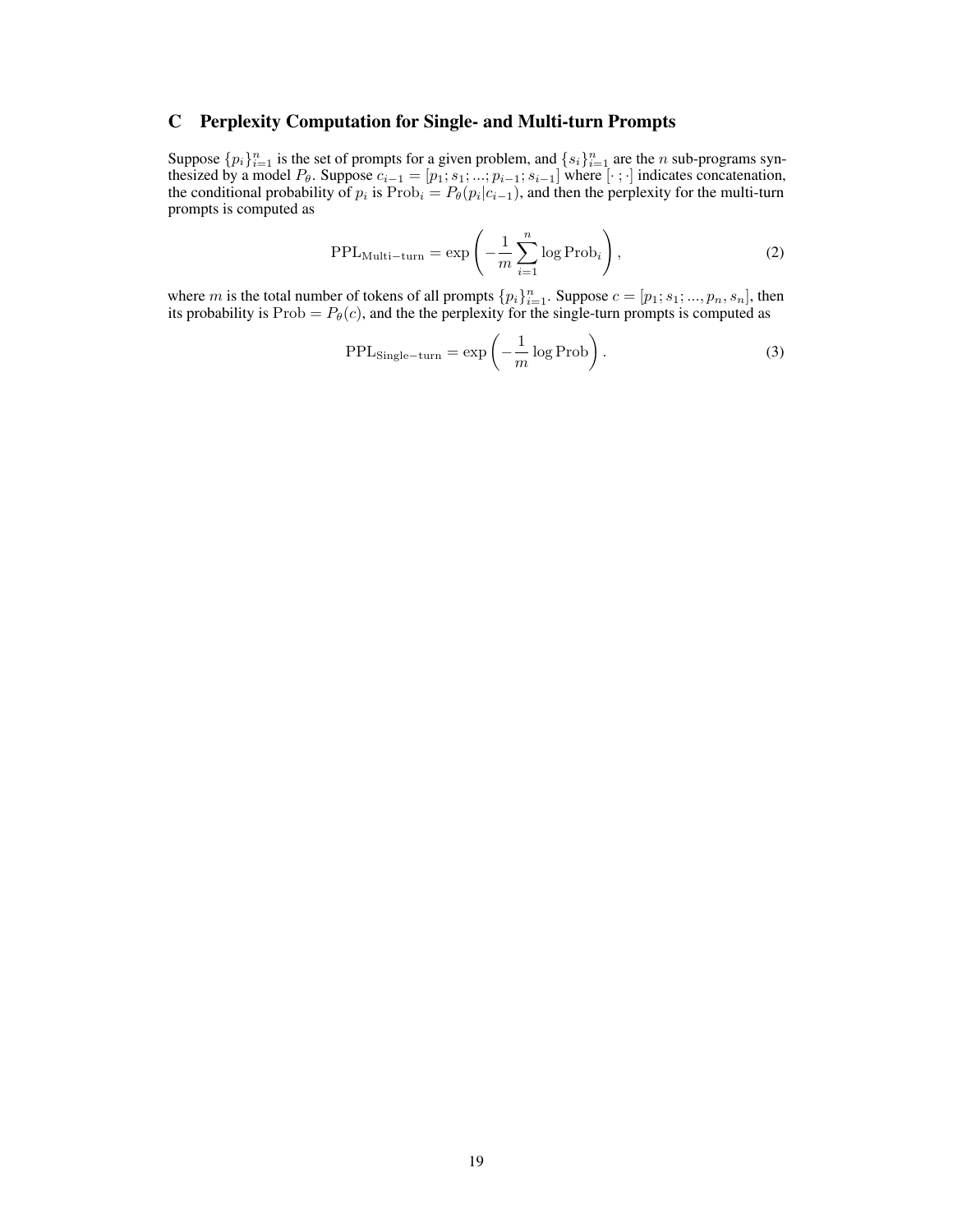# <span id="page-19-0"></span>D Generated Samples

We include pairs of generated code by CODEGEN-MONO 2.7B and CODEGEN-MONO 6.1B on 6 additional problems below. Each example has a highlighted section indicating the erroneous and successful generation.

```
# Import libraries.
import numpy as np
# Implement a function which returns the n-
   th Fibonacci number.
def fibonacci(n):
   if n == 0:
        return 0
    elif n == 1:
        return 1
    else:
       return fibonacci(n - 1) + fibonacci(
   n - 2)# Implement a function that computes the
   square of an integer argument.
def square(n):
    if n == 0:
       return 0
   else:
       return square(n - 1) + n
# Print out the square of 10-th Fibonacci
   number.
print(fibonacci(10))
                                                # Import libraries.
                                                import numpy as np
                                                # Implement a function which returns the n-
                                                    th Fibonacci number.
                                                def fibonacci(n):
                                                    if n == 0:
                                                        return 0
                                                    elif n == 1:
                                                        return 1
                                                    else:
                                                        return fibonacci(n-1) + fibonacci(n
                                                    -2)
                                                # Implement a function that computes the
                                                   square of an integer argument.
                                                def square(n):
                                                    return n * n
                                                # Print out the square of 10-th Fibonacci
                                                    number.
                                                print(fibonacci(10) ** 2)
```
CODEGEN-MONO 2.7B CODEGEN-MONO 6.1B

Figure 6: Generated samples for "Squared Fibonacci" problem. Left: CODEGEN-MONO 2.7B generates a simple square function wrongly, seemingly affected by the previous fibonacci function definition. Right: CODEGEN-MONO 6.1B correctly implements the required square function. Interestingly, however, it did not use the defined function and computed the square directly in the last turn.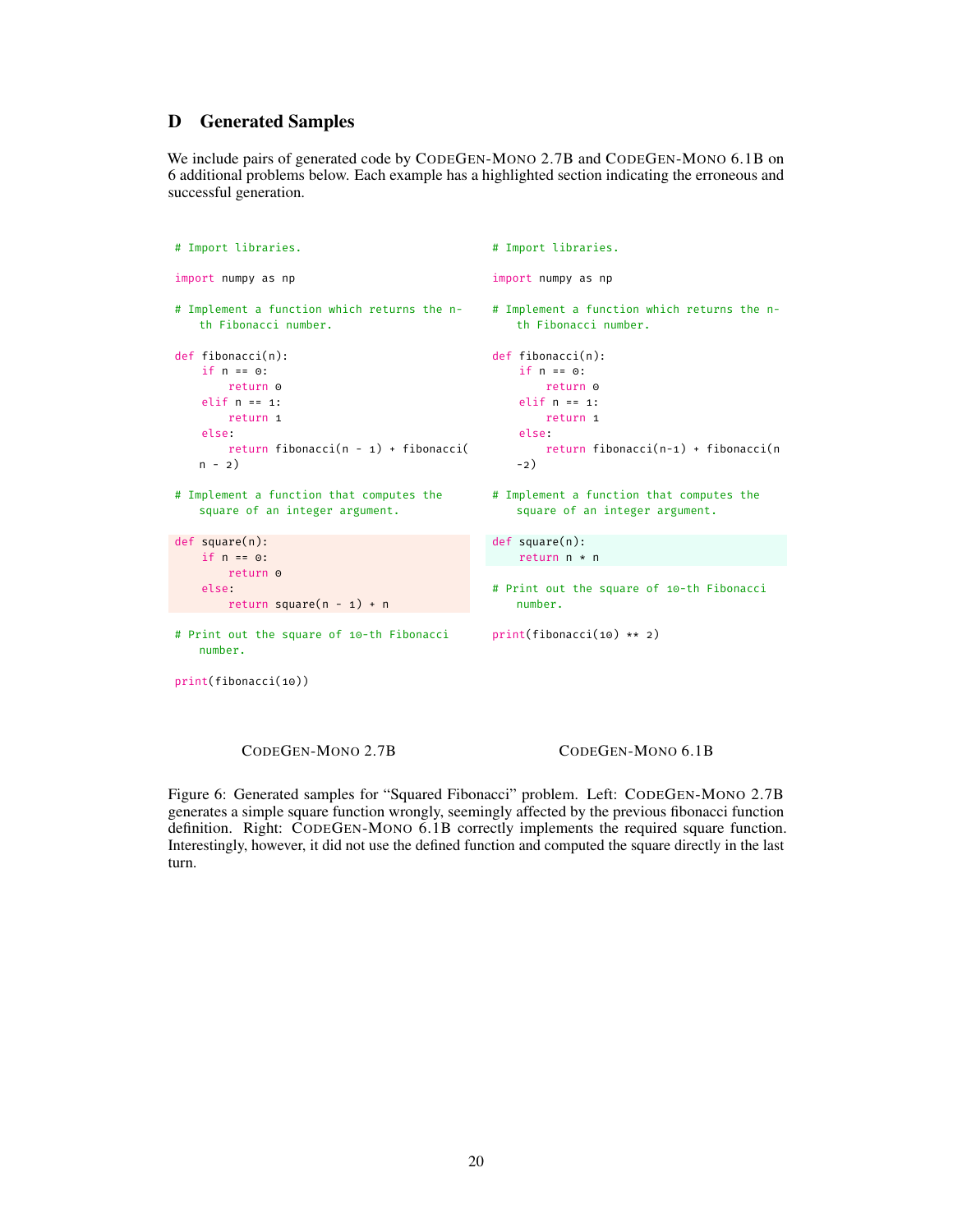```
# Import libraries.
import numpy as np
# Assign the list of numbers "[-1,-2,-3,-4]"
    to a variable named "my_numbers".
my_numbers = [-1,-2,-3,-4]
# Count the number of negative numbers in
   the list as "n_neg".
n_neg = my_numbers.count(-1)
# Count the number of positive numbers in
   the list as "n_pos".
n_pos = my_numbers.count(1)
# Print out the larger number of those two.
print(f"The larger number of the two numbers
    is: {max(n_neg,n_pos)}")
                                               # Import libraries.
                                               import numpy as np
                                               # Assign the list of numbers "[-1,-2,-3,-4]"
                                                    to a variable named "my_numbers".
                                               my_numbers = [-1,-2,-3,-4]
                                               # Count the number of negative numbers in
                                                   the list as "n_neg".
                                               n_{-}neg = \circfor i in my_numbers:
                                                   if i < 0:
                                                   n_neg += 1
                                               # Count the number of positive numbers in
                                                   the list as "n_pos".
                                               n pos = 0
                                               for i in my_numbers:
                                                  if i > 0:
                                                 n_ppos += 1
                                               # Print out the larger number of those two.
                                               if n_neg > n_pos:
                                                   print(n_neg)
                                               else:
                                                   print(n_pos)
```
CODEGEN-MONO 2.7B CODEGEN-MONO 6.1B

Figure 7: Generated samples for "Compare counts" problem. While the prompt asks to count positive and negative numbers, CODEGEN-MONO 2.7B counts the number of 1 and −1. CODEGEN-MONO 6.1B implements both specifications correctly.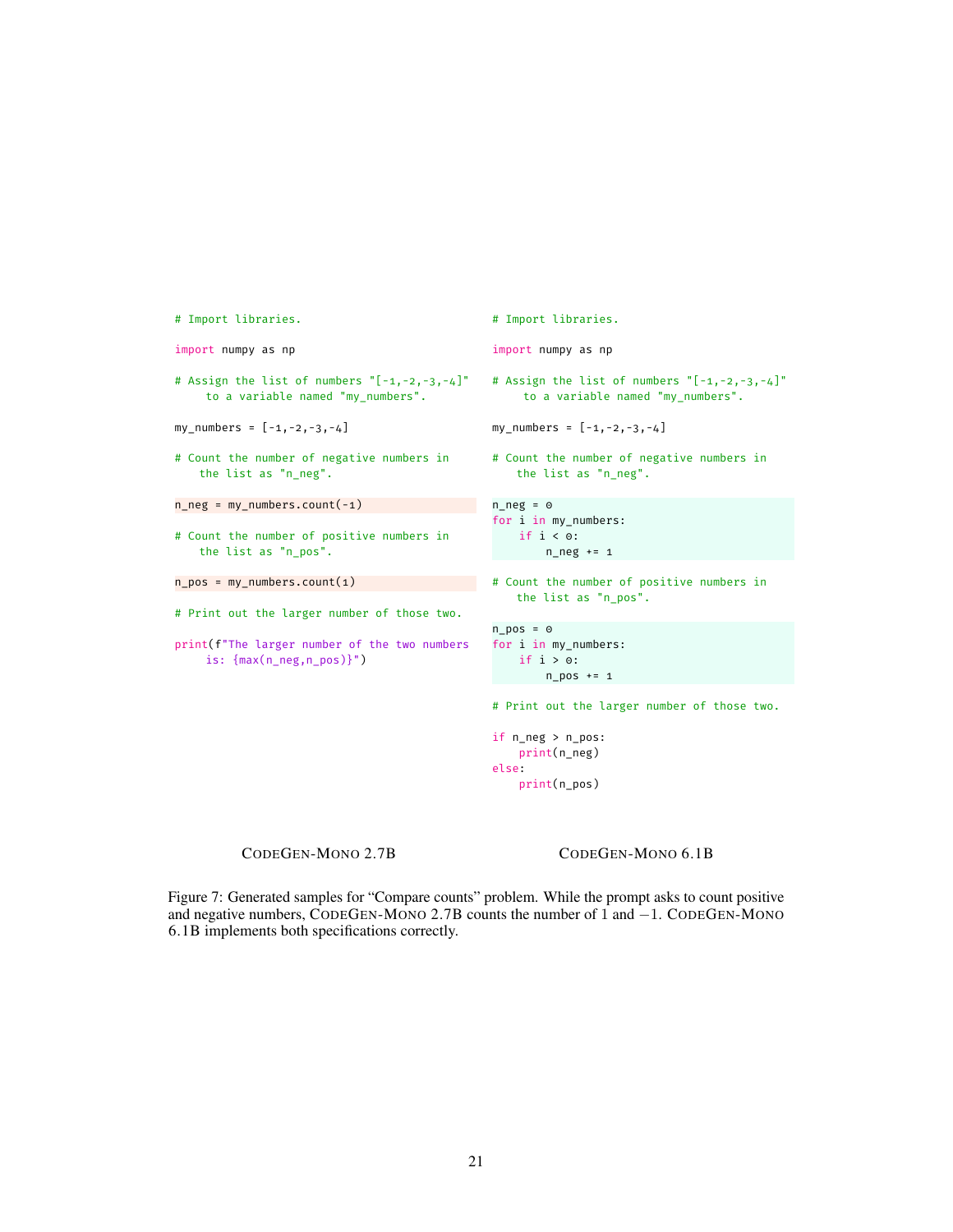```
# Import libraries.
```
import numpy as np

- # Import the class LinearRegression from sklearn.
- from sklearn.linear\_model import LinearRegression
- # Import math.

import math

# Assign integers ranging from 0 to 10 ( inclusive) to "x".

 $x = np.arange(0, 11)$ 

# Define a function "f" that multiplies a input argument by 2.

def  $f(x)$ : return x \* 2

- # Create a numpy array of numbers "y" by applying f to each element of x.
- $y = f(x)$
- # Initialize a linear regression model.

```
model = LinearRegression()
```
- # Fit the model to input x and output y ( reshape both arguments with reshape(-1, 1)).
- $model.fit(x.read) = ( -1, 1), y)$
- # Predict a variable "x\_hat" at x=[[1]] using the fitted model.

 $x_hat = model.predict(x.read)$ 

# Apply ceil() to the predicted value and print it as an integer.

print(int(math.ceil(x\_hat)))

# Import libraries.

import numpy as np

- # Import the class LinearRegression from sklearn.
- from sklearn.linear\_model import LinearRegression
- # Import math.

import math

# Assign integers ranging from 0 to 10 ( inclusive) to "x".

 $x = np.arange(0, 11)$ 

- # Define a function "f" that multiplies a input argument by 2.
- def  $f(x)$ :

return x \* 2

# Create a numpy array of numbers "y" by applying f to each element of x.

 $y = f(x)$ 

# Initialize a linear regression model.

```
model = LinearRegression()
```
# Fit the model to input x and output y ( reshape both arguments with reshape(-1, 1)).

model.fit(x.reshape(-1, 1), y.reshape(-1, 1)  $\lambda$ 

- # Predict a variable "x\_hat" at x=[[1]] using the fitted model.
- x\_hat = model.predict(np.array([[1]]))
- # Apply ceil() to the predicted value and print it as an integer.

print(math.ceil(x\_hat))

## CODEGEN-MONO 2.7B CODEGEN-MONO 6.1B

Figure 8: Generated samples for "Linear regression" problem. Both models successfully load the correct model class and fit the data. However, CODEGEN-MONO 2.7B fails to comply with the specification at prediction, where it feeds the model with the data x. CODEGEN-MONO 6.1B correctly addresses the new input x=[[1]] for prediction.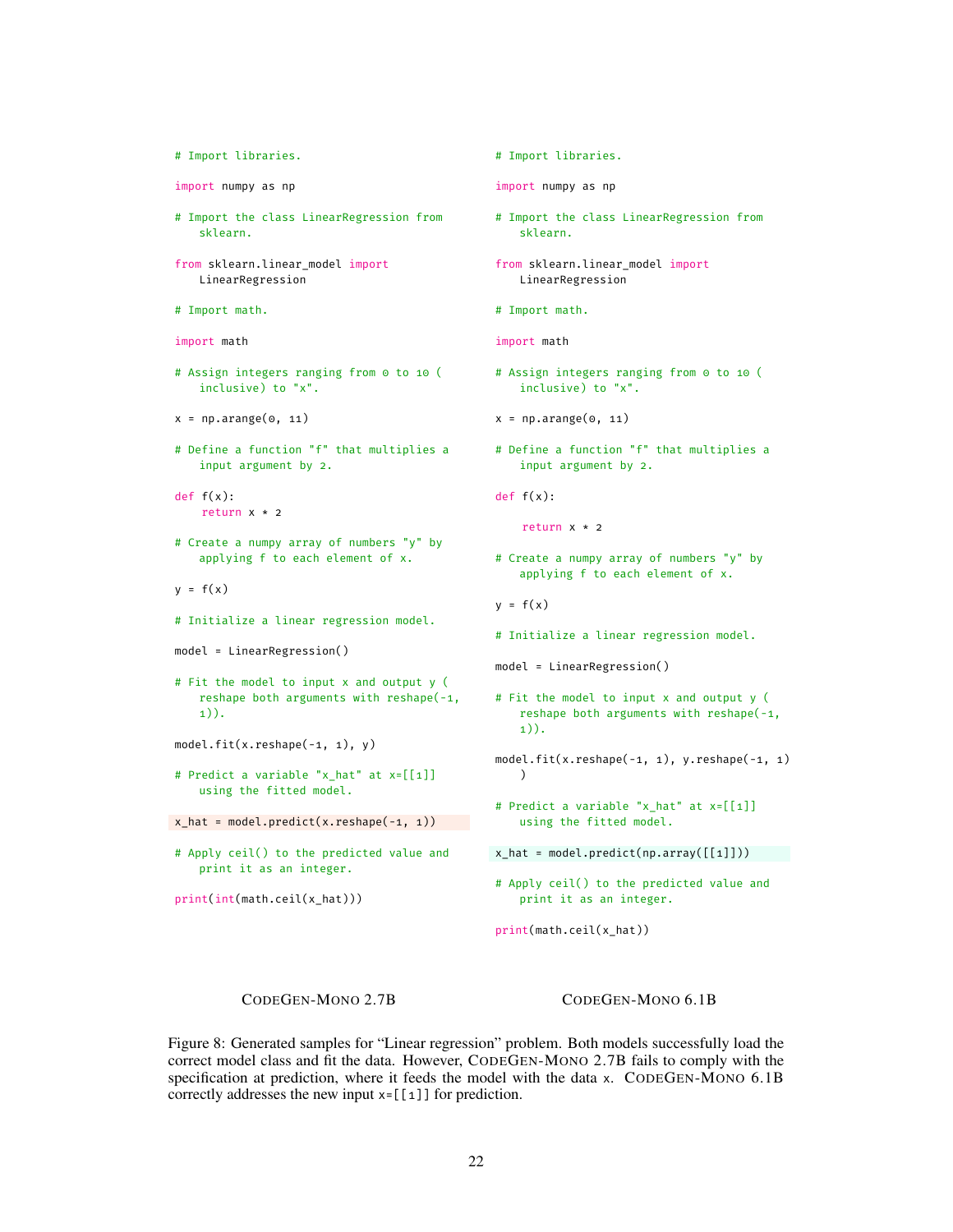```
# Import libraries.
import numpy as np
# Defines a class "Person" which takes name
   and id as constructor arguments.
class Person:
   def __init__(self, name, id):
        self.name = name
       self.id = id
# Extend the class with a function __hash__
   which uses the id property as hash value
   .
class Person:
   def __init__(self, name, id):
       self.name = name
       self.id = id
   def hash (self):
       return self.id
# Extend the class with a function __eq__
   which returns true, if the hash value of
    the passed object and self are
   identical.
class Person:
   def __init__(self, name, id):
       self.name = name
       self.id = id
   def __eq__(self, other):
        return self.id == other.id
# Create a list "persons" with instances of
   Person and names "Person A", "Person B",
    "Person C" and ids 1, 2, 2.
persons = [Person("Person A", 1), Person("
   Person B", 2), Person("Person C", 2)]
# Create a set "unique_persons" of this list
   .
unique_persons = set(persons)
# Print the number of elements in the set.
print(len(unique_persons))
```

```
# Import libraries.
import numpy as np
# Defines a class "Person" which takes name
   and id as constructor arguments.
class Person:
   def __init__(self, name, id):
        self.name = name
        self.id = id
# Extend the class with a function __hash__
   which uses the id property as hash value
    .
class Person:
    def __init__(self, name, id):
       self.name = name
        self.id = id
   def hash (self):
       return self.id
# Extend the class with a function __eq__
   which returns true, if the hash value of
    the passed object and self are
   identical.
class Person:
   def __init__(self, name, id):
       self.name = name
        self.id = id
    def __hash__(self):
       return self.id
    def __eq__(self, other):
        return self.id == other.id
# Create a list "persons" with instances of
   Person and names "Person A", "Person B",
    "Person C" and ids 1, 2, 2.
persons = [Person("Person A", 1), Person("
   Person B", 2), Person("Person C", 2)]
# Create a set "unique_persons" of this list
    .
```
unique\_persons = set(persons)

# Print the number of elements in the set.

print(len(unique\_persons))

CODEGEN-MONO 2.7B CODEGEN-MONO 6.1B

Figure 9: Generated samples for "Dedup custom objects" problem. Left: CODEGEN-MONO 2.7B fails to retain the \_\_hash\_\_ function in the third turn, which results in an error when calling the set() function on the list of Person objects. Right: CODEGEN-MONO 6.1B keeps the function, but generates the class definition from scratch instead of extending.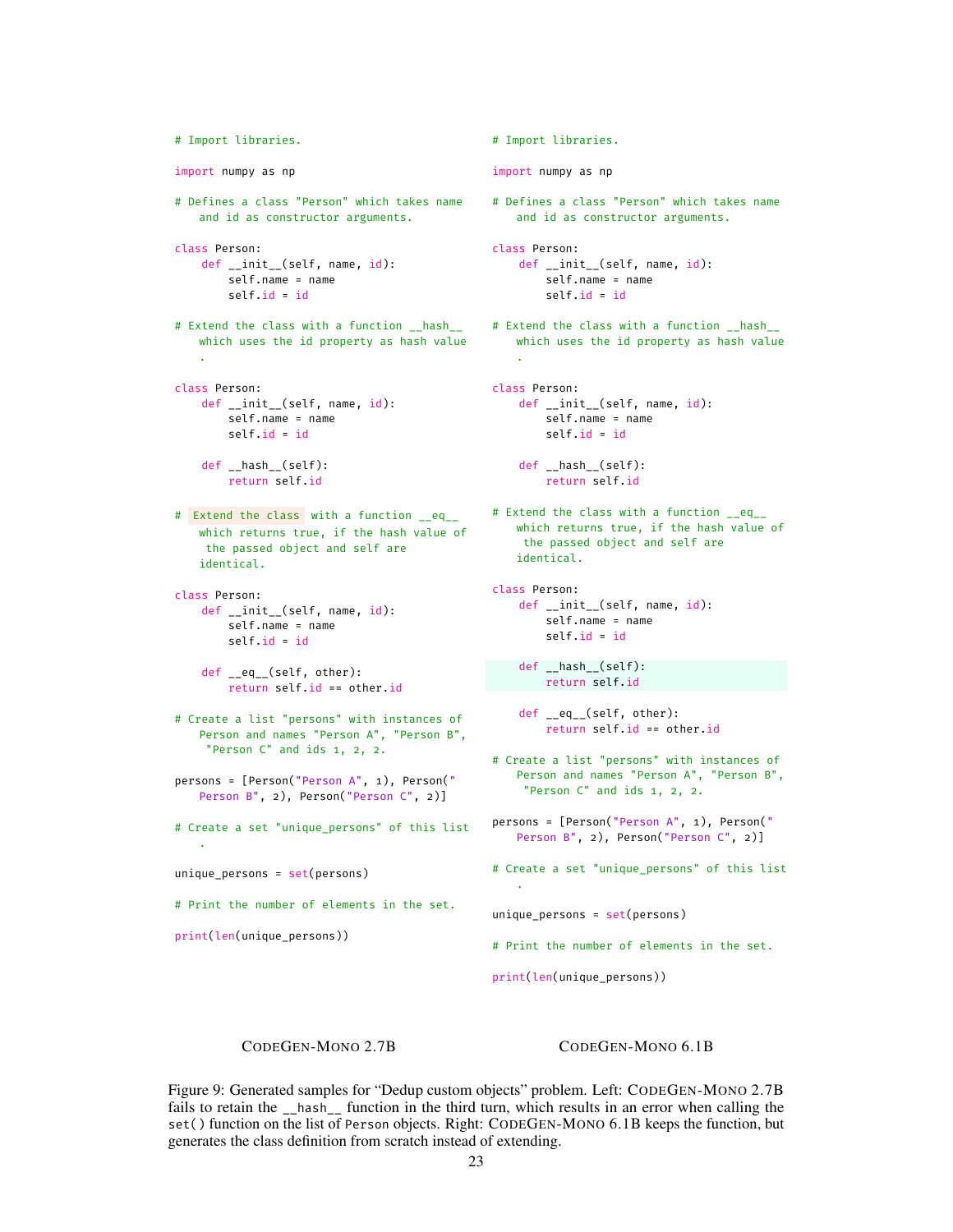```
# Import libraries.
import numpy as np
# Define a string named 's' with the value '
   Raising Skinny Elephants Is Utterly
   Boring'.
s = 'Raising Skinny Elephants Is Utterly
   Boring'
# Import re and compile a regular expression
    that matches comma and period and store
    the result to variable 'pattern'
import re
pattern = re.compile(r'[, .]')# Use the variable 'pattern' to substitute
   all the commas and periods in the string
    's' and store the result to variable '
   s2's2 = pattern.sub(' ', s)# Split the string 's2' into a list of words
    with a space and store the result to
   variable 'words'
words = s2.split('')# Print a list of integers consisting of the
    length of each word in 'words'
print(len(words))
                                               # Import libraries.
                                               import numpy as np
                                               # Define a string named 's' with the value '
                                                  Raising Skinny Elephants Is Utterly
                                                  Boring'.
                                               s = 'Raising Skinny Elephants Is Utterly
                                                   Boring'
                                               # Import re and compile a regular expression
                                                   that matches comma and period and store
                                                   the result to variable 'pattern'
                                               import re
                                               pattern = re.compile(r'[\,,\.,\,]')# Use the variable 'pattern' to substitute
                                                  all the commas and periods in the string
                                                   's' and store the result to variable '
                                                   s2's2 = pattern.sub('', s)# Split the string 's2' into a list of words
                                                   with a space and store the result to
                                                  variable 'words'
                                               words = s2.split()# Print a list of integers consisting of the
                                                   length of each word in 'words'
                                               print(list(map(len, words)))
```
CODEGEN-MONO 2.7B CODEGEN-MONO 6.1B

Figure 10: Generated samples for "Char length list" problem. CODEGEN-MONO 2.7B on the right makes a mistake on the regular expression to match the punctuation, while CODEGEN-MONO 6.1B on the left correctly implements it.